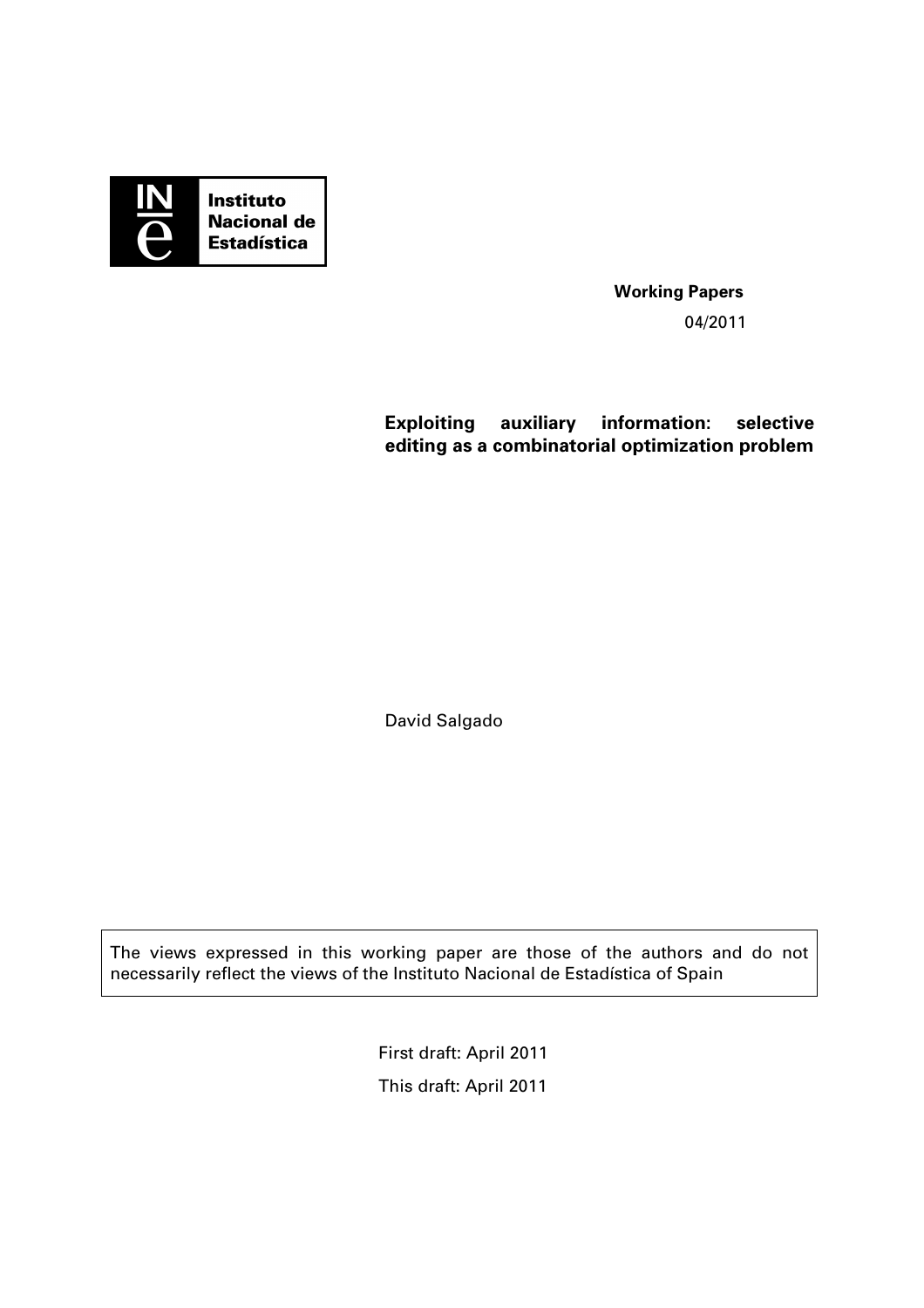### **Exploiting auxiliary information: selective editing as a combinatorial optimization problem**

### **Abstract**

We formulate selective editing as a combinatorial optimization problem whose solution establishes which sampled units contain influential errors and thus must undergo interactive editing within a generic editing and imputation strategy. This optimization problem arises naturally from considerations on editing resources savings and estimates accuracy control. Cross-sectional auxiliary information is taken into account through linear mixed models assisting the construction of the problem's feasibility region. We provide a general algorithm for the univariate version of this problem, i.e. for editing one single variable. By applying this proposal to each questionnaire variable we illustrate its use upon the Spanish industrial turnover index and industrial new orders received index surveys. A reduction of interactive editing with a controllably increase of estimates error is observed.

### **Keywords**

Selective editing, combinatorial optimization, auxiliary information, linear mixed models

### **Authors and Affiliations**

David Salgado

D.G. Metodología, Calidad y Tecnologías de la Información y las Comunicaciones

Instituto Nacional de Estadística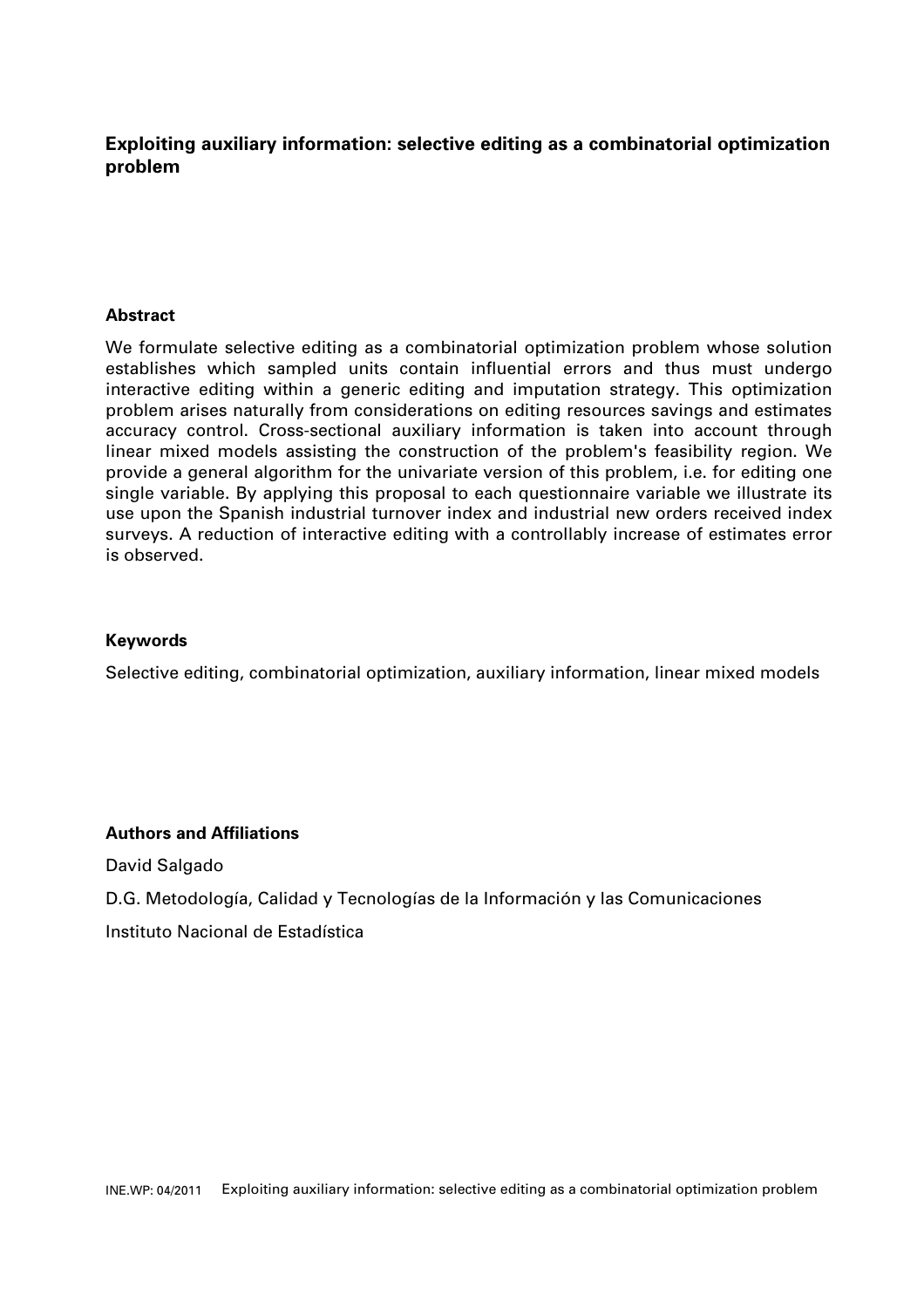## Exploiting Auxiliary Information: Selective Editing as a Combinatorial Optimization Problem

David Salgado

D.G. Metodología, Calidad y Tecnologías de la Información y de las Comunicaciones Instituto Nacional de Estadística

April 28, 2011

Keywords: Selective editing, combinatorial optimization, auxiliary information, linear mixed models

#### Abstract

We formulate selective editing as a combinatorial optimization problem whose solution establishes which sampled units contain influential errors and thus must undergo interactive editing within a generic editing and imputation strategy. This optimization problem arises naturally from considerations on editing resources savings and estimates accuracy control. Cross-sectional auxiliary information is taken into account through linear mixed models assisting the construction of the problem's feasibility region. We provide a general algorithm for the univariate version of this problem, i.e. for editing one single variable. By applying this proposal to each questionnaire variable we illustrate its use upon the Spanish industrial turnover index and industrial new orders received index surveys. A reduction of interactive editing with a controllably increase of estimates error is observed.

### 1 Introduction

"If I am to select one issue [on calibration], let me focus on the concept of auxiliary information. It is the pivotal concept  $[\dots]$ " (Särndal, 2007). This prominent role of auxiliary information in survey sampling is traditional both in the design and the estimation phases. Long-established sampling designs (Deming, 1950; Cochran, 1977; Särndal et al., 1992) constitute indeed different ways to incorporate this information and even more recent proposals (Deville and Tillé, 2005; Tillé, 2006) also pursue this view. The calibration approach (see e.g. Särndal  $(2007)$  and multiple references therein) is perhaps the most outstanding example. But these are not the only stages of a survey sampling estimation process where auxiliary information is clearly useful. Small area estimation (Rao, 2003)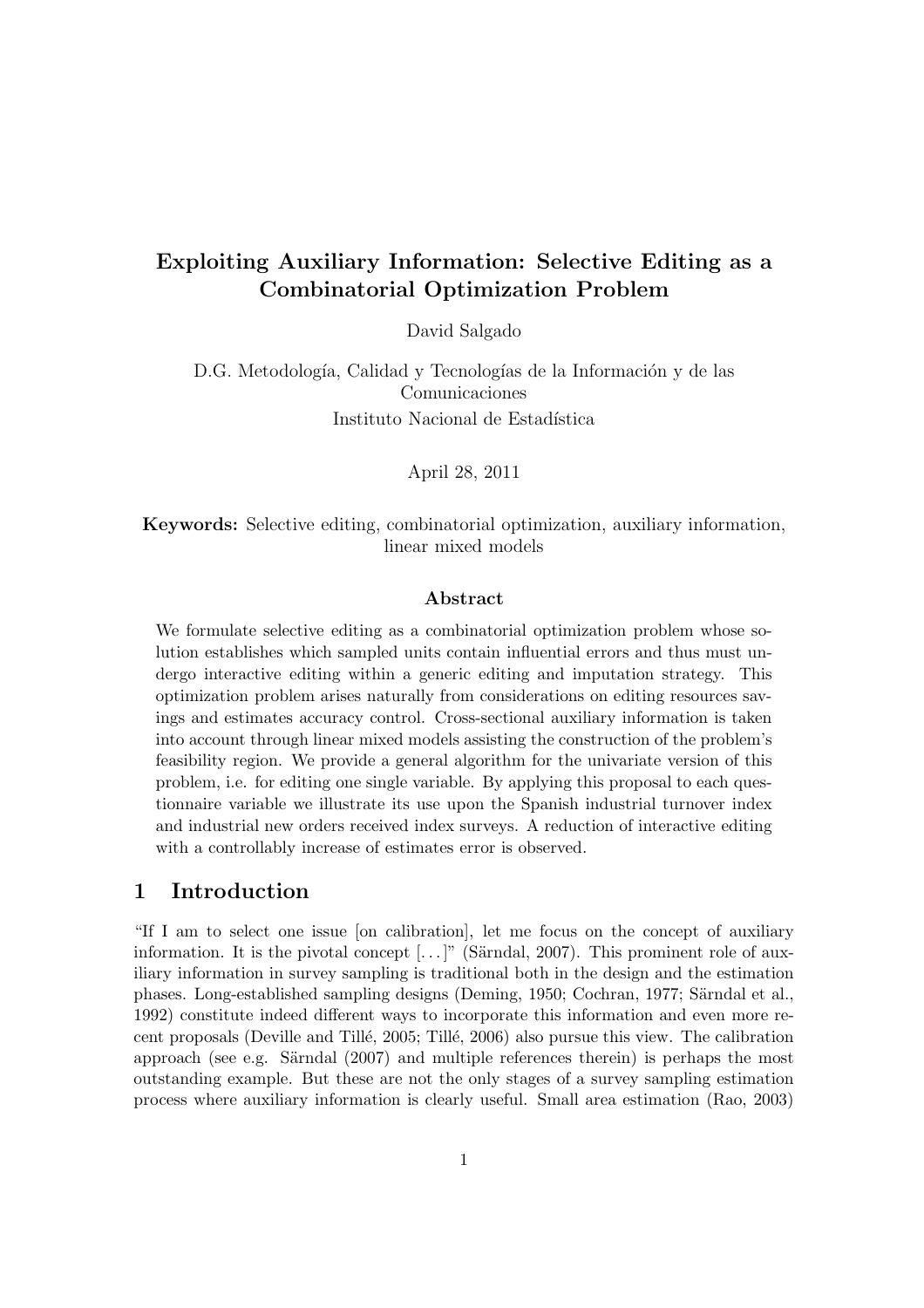is another clear example, to name just one more.

On the other hand, somehow implicit above is the fact that the production of survey sampling estimates, and official statistics in general, is a complex integration of processes, most of them of an eminent statistical nature. An excellent description of this view is offered by the so-called Generic Statistical Business Process Model (GSBPM hereafter) described in UNECE (2010), where 53 processes are identified. Among these one can clearly find data editing and imputation (E&I henceforth) stages usually carried out in practice jointly.

In the last two decades different methods of statistical data editing have been clearly recognized (de Waal, 2008, 2009), which have indeed been proposed to be integrated in a whole so-called E&I strategy (EDIMBUS, 2007). Here we will concentrate upon selective editing (Hidiroglou and Berthelot, 1986; Latouche and Berthelot, 1992; Lawrence and McDavitt, 1994; Lawrence and McKenzie, 2000; Hoogland, 2002; Hedlin, 2003, 2008; Hoogland and Smit, 2008) whose goal is to identify those sampled units which contain influential errors with noticeable effects on the estimated aggregates. By and large selective editing runs through four stages (Lawrence and McKenzie, 2000), namely (i) the choice of an expected amended value for a questionnaire variable (a value more likely than the actual reported value according to a chosen editing model), (ii) the determination of local scores, (iii) the combination of these to produce a respondent global score, and (iv) the choice of cut-off thresholds (to establish a limit under which sampled units will not enter the critical stream of units to be further queried). This clearly involves many decisions by the survey conductor.

Under the general philosophy portrayed above, we propose an approach to the selective editing stage of the E&I phase which seeks to exploit auxiliary information under a reduced set of assumptions by the statistician conducting the survey. Here the selective editing stage is always considered as a subprocess integrated in the whole E&I strategy. No score function is needed and the identification of influential units is performed according to their a priori effects on the accuracy of the estimation of aggregates, always aiming at reducing the amount of editing work (hence of editing costs). As it will be discussed below, selective editing is thus posed as an optimization problem minimizing editing costs subject to estimates accuracy being under control. Previous work in this direction has already been carried out in Arbués et al. (2009, 2010), where auxiliary information from preceding time periods for each sampled unit has been successfully exploited in the editing task.

The work is organized as follows. In section 2 we pose the general assumptions under which this formulation develops. In section 3 we formulate selective editing as a combinatorial optimization problem. In section 4 we explain how cross-sectional auxiliary information shaping the feasibility region of this problem is taken into account through linear mixed models and in section 5 an algorithm to solve it is provided. In section 6 we apply our proposal to the Spanish industrial turnover index and industrial new orders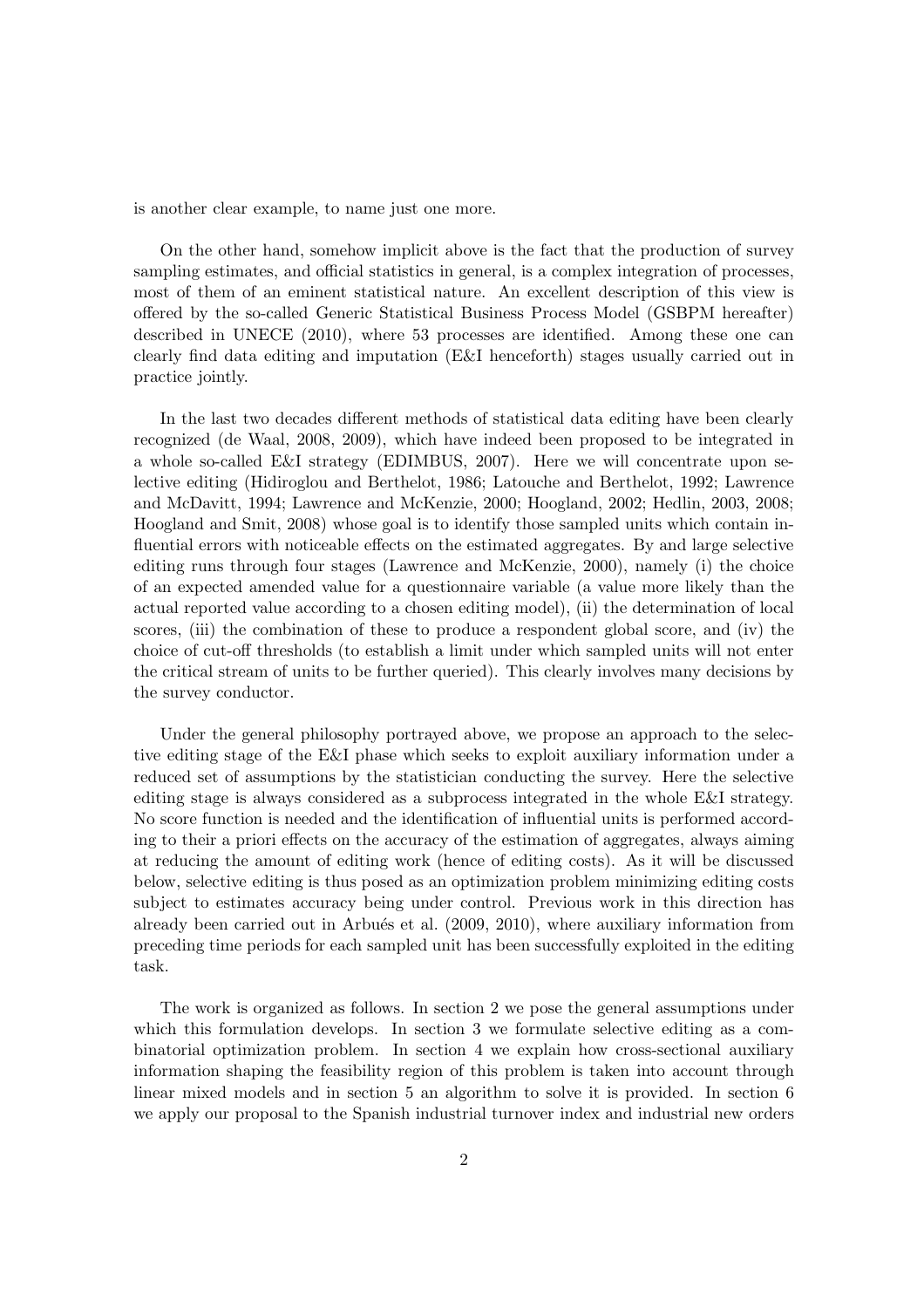received index surveys. In section 7 we discuss the work both theoretically and in the light of the preceding application. Finally in section 8 we collect some concluding remarks.

### 2 General assumptions

Before proceeding to formulate selective editing as an optimization problem, we must make clear the general assumptions under which this formulation is drawn. Firstly, the concept of auxiliary information is extremely wide (even vague) and some concretion is desirable. For our purposes we shall conceive auxiliary information as a three-dimensional concept fully deploying its utility when all these three dimensions are jointly exploited. These are (i) the longitudinal, (ii) the cross-sectional and (iii) the multivariate information. By longitudinal we mean the value of variables for each unit in previous time periods. This implicitly assumes that the survey is periodical. By cross-sectional we refer to the information stemming out from the whole sample at the current period. Finally, by multivariate we signify the information arising from the multidimensional character of the survey (usually several variables are investigated). In previous works (Arbués et al., 2009, 2010) selective editing was formulated as a stochastic optimization problem focusing upon the longitudinal dimension of the auxiliary information. In the present work we concentrate complementarily upon the cross-sectional one. Our final goal is to find an integration of all dimensions in the same E&I strategy.

Secondly, we adopt the generic E&I strategy outlined in EDIMBUS (2007), which is represented in figure 1, so that our selective editing approach is thought to identify both a critical stream of units with data to be edited interactively and a noncritical stream to be edited automatically. We make clear that we focus only on the error detection stage of the E&I process. No imputation or error treatment issues whatsoever are tackled with in this work.

In the third place, in consonance with the quality view of selective editing (Biemer and Lyberg, 2003) (see also Granquist and Kovar (1997); Granquist (1997)), our formulation is based upon the goal of minimizing data editing costs keeping the survey estimates accuracy under control. This will allow us to reallocate resources from pure data cleaning to identifying and collecting information about error causes in order to improve survey quality. Thus we adhere to the increasingly extended view of building quality into every stage of survey production.

Finally, we focus on measurement errors, which are dealt with in the usual form (Lessler and Kalsbeek, 1992; Särndal et al., 1992): the observed value of a variable  $\gamma$  by respondent k, denoted by  $y_k^{\text{obs}}$ , will be written as

$$
y_k^{\text{obs}} = y_k + \epsilon_k,\tag{1}
$$

where  $y_k$  stands for the true value and  $\epsilon_k$  denotes the individual error of unit k. In rigour we should denote instead  $\epsilon_k^{(y)}$  $\binom{y}{k}$  (or something similar) to account for the variable which the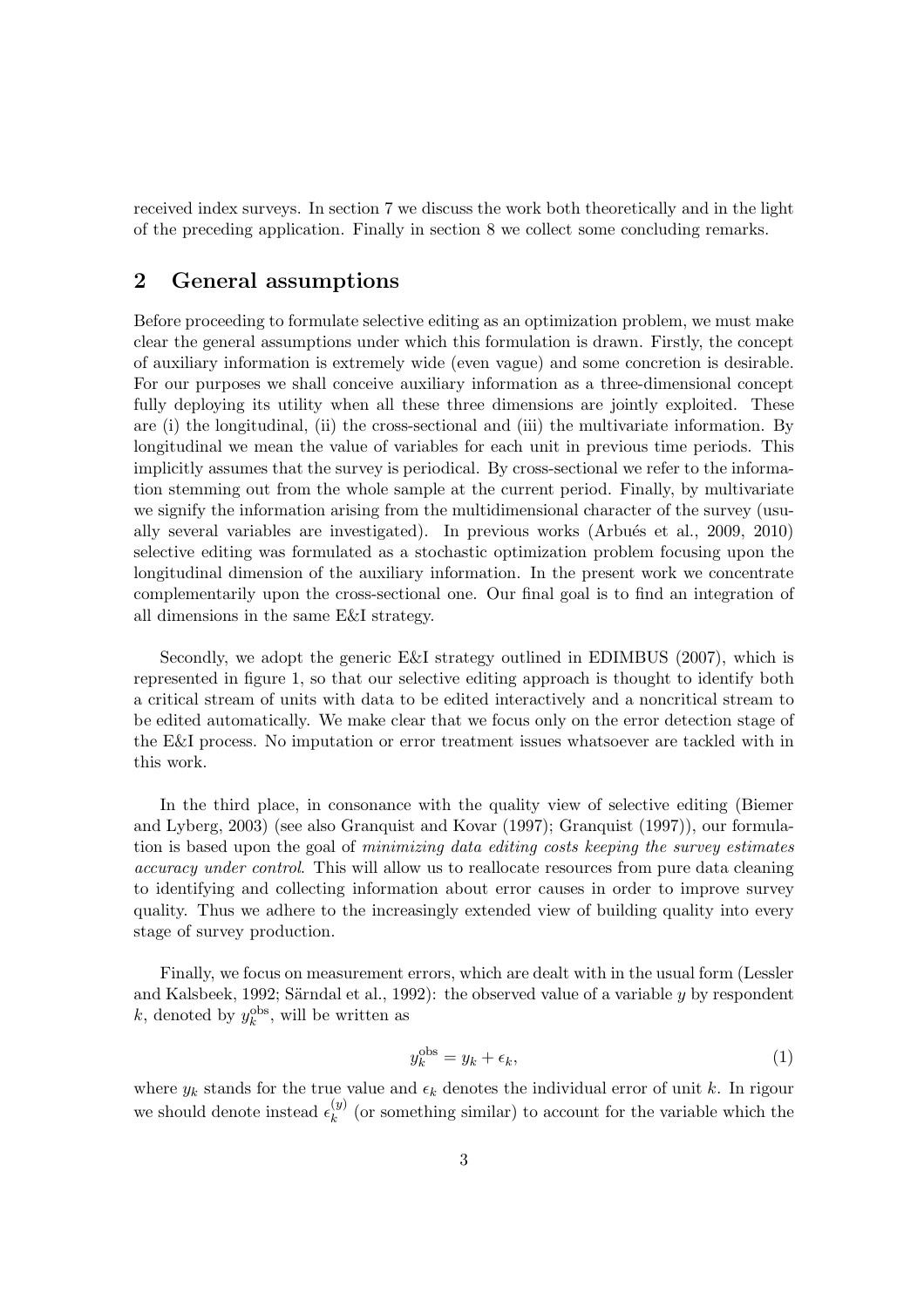

Figure 1: Generic E&I strategy for economic surveys taken from EDIMBUS (2007). The selective editing phase corresponds to the detection of influential errors.

error is affecting to, but since we will not deal with multivariate questions, we keep our notation as simple as possible. To be exhaustive, we state the following remarks:

- As in existing approaches of selective editing, the variable  $y$  is quantitative. We leave the analysis and adaptation of this formulation to qualitative variables for future research.
- For the time being the true value  $y_k$  is a fixed non-random value. As we shall see below, we will promote  $y_k$  to a random variable (in consonance with Arbués et al. (2009, 2010)) in order to pave the way for model building tools.
- The concept of measurement error should be understood in the editing problem in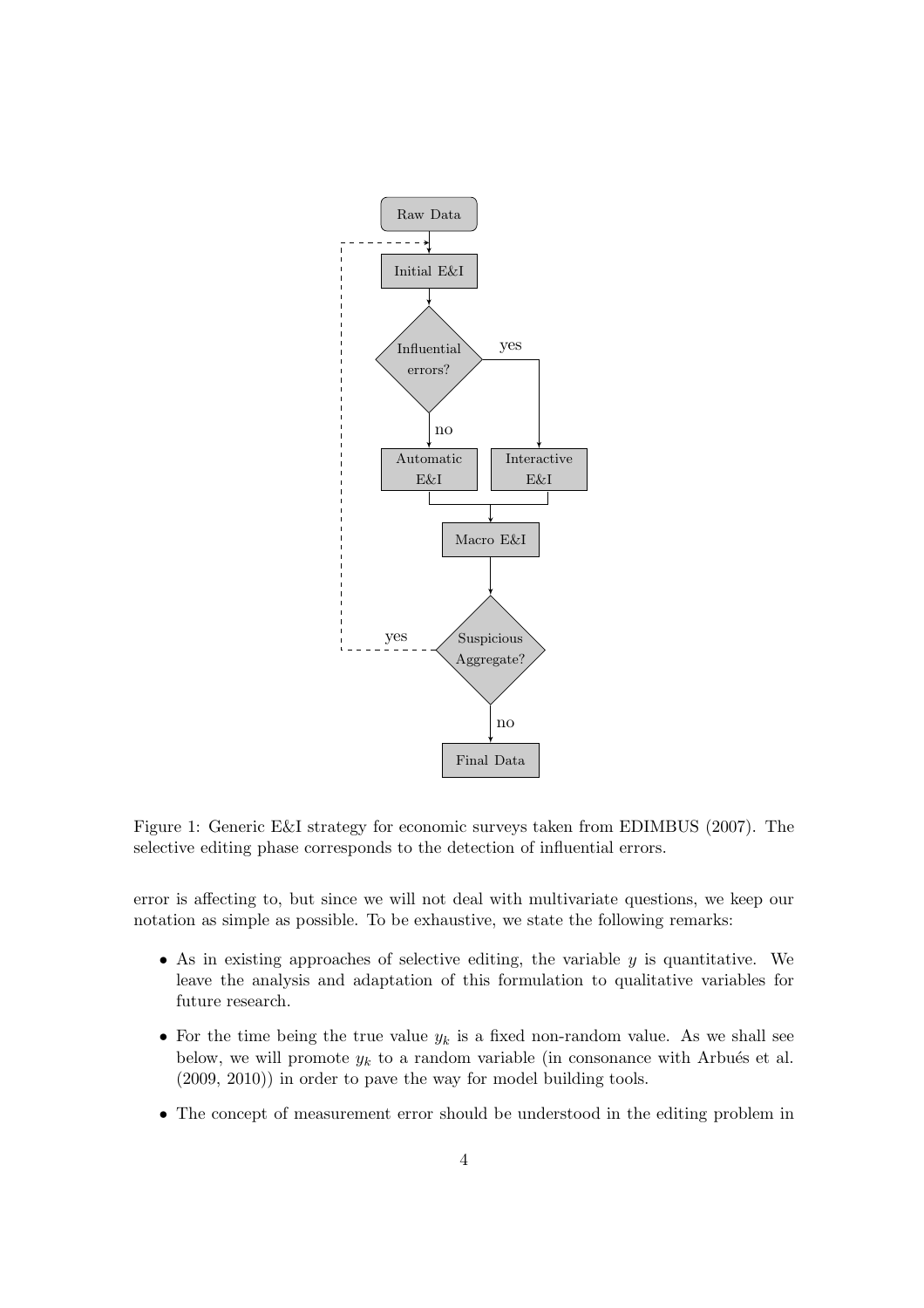a generalized way, i.e. as an observational error in the sense of Groves' classification of survey errors (Groves, 1989). Thus errors due to the interviewer, the respondent, the measurement instrument and the data collection mode are considered.

- The error  $\epsilon_k$  is a random variable. The random nature of the measurement error in sample surveys can be subject to debate (Lessler and Kalsbeek, 1992), but here it is stated in a pragmatic fashion, encompassing possible nonrandom situations as degenerate random variables.
- In general, as we will discuss, scarcely necessary is the distribution of  $\epsilon_k$  and always unattainable. The first and second moments will generally suffice, in particular, for the forthcoming formulation. This follows the spirit of the simple measurement model (Särndal et al., 1992).
- The moments are allowed to depend on the particular sample selected for the survey. That is, we will need the expected value  $\mathbb{E}_m[\epsilon_k|s] = \mu_{ks}$ , the variance  $\mathbb{V}_m[\epsilon_k|s] = \sigma_{ks}^2$ , and covariance  $\mathbb{C}_m[\epsilon_k, \epsilon_k | s] = \sigma_{kls}$ , where the subscript m refers to the chosen error model and s stands for the selected sample. This implies that with a different sample these moments may change.
- $\bullet$  Auxiliary information is a key concept in our formulation, as in Arbués et al. (2009, 2010). With this purpose we denote by G the  $\sigma$ -algebra generated by all auxiliary variables potentially pertinent to the determination of the model (1). In other words,  $\mathcal G$  represents all information available at the moment of carrying out the survey which can be used to construct the error model<sup>1</sup>. Thus, the quantities of interest will actually be  $\mathbb{E}_m[\epsilon_k|s, \mathcal{G}] = \mu_{ks}, \mathbb{V}_m[\epsilon_k|s, \mathcal{G}] = \sigma_{ks}^2$ , and  $\mathbb{C}_m[\epsilon_k, \epsilon_l|s, \mathcal{G}] = \sigma_{kls}$ .

### 3 Selective editing as a combinatorial optimization problem

To begin with, we define for each sampled unit  $k \in s$  a binary variable  $r_{ks} \in \{0,1\}$  such that

$$
r_{ks} = \begin{cases} 0 & \text{if unit } k \text{ enters interactive editing,} \\ 1 & \text{if unit } k \text{ does not enter interactive editing.} \end{cases}
$$

This counterintuitive assignment will be clear immediately below. Also, we allow  $r_{ks}$ to be sample-dependent, so that we write more completely  $r_{ks}$  instead of simply  $r_k$ . This gives room for sampling variations and it is in consonance with the concept of influential error, since an error in a unit may be influential in a given sample (and thus edited interactively), but noninfluential in another.

Using  $r_{ks}$  we can readily define the (interactively) edited value of a variable y for each unit  $k \in s$  as

$$
y_{ks}^{\text{ed}} = y_k + r_{ks} \epsilon_k.
$$

<sup>&</sup>lt;sup>1</sup>With the sole exception of the selected sample s.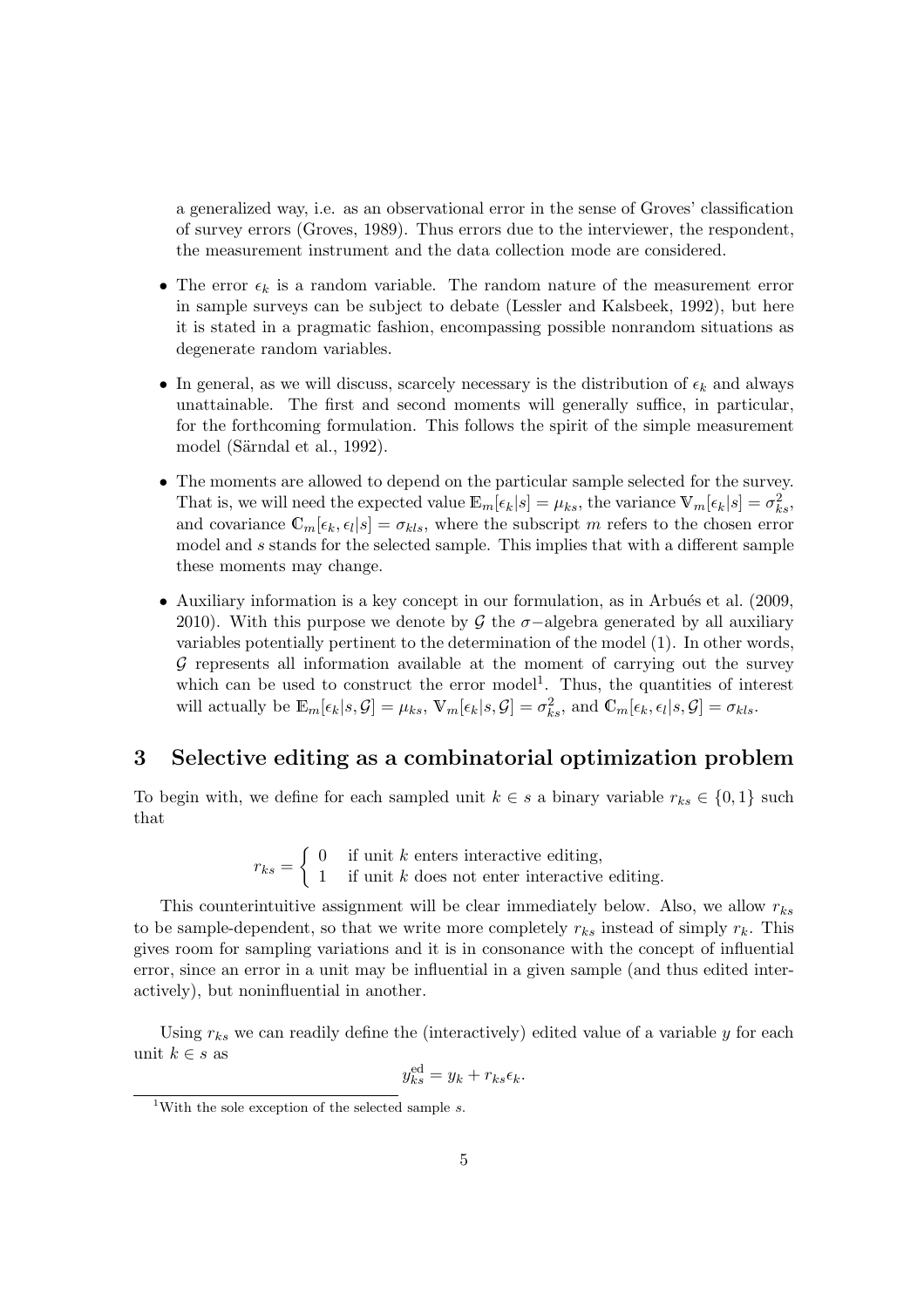Note that  $y_{ks}^{\text{ed}} = y_k$  when unit k is edited and  $y_k^{\text{ed}} = y_k^{\text{obs}}$  otherwise. This reflects the working assumption that editing drives us to the true value of the variable. It is a strong hypothesis, but a fairly acceptable one. Not in vain interactive editing is the most resource-demanding.

Once introduced  $y_{ks}^{\text{ed}}$ , one can readily distinguish three related estimators for, say, a population total  $Y_{U}$ :

- 1. The true estimator  $\hat{Y} = \sum_{k \in s} \omega_{ks} y_k;$
- 2. The unedited estimador  $\hat{Y}^{\text{un}} = \sum_{k \in s} \omega_{ks} y_k^{\text{obs}} = \hat{Y} + \sum_{k \in s} \omega_{ks} \epsilon_k$ ;
- 3. The edited estimator  $\widehat{Y}^{\text{ed}}(r) = \sum_{k \in s} \omega_{ks} y_k^{\text{ed}} = \widehat{Y} + \sum_{k \in s} \omega_{ks} r_{ks} \epsilon_k$ ,

where  $\{\omega_{ks}\}_{k\in U}$  are sampling weights, which can be sample-dependent<sup>2</sup>. We assume henceforth that  $\hat{Y}$  is unbiased or asymptotically unbiased. Now we resort to the mean squared error to express the loss of accuracy due to unedited measurement errors.

**Proposition 3.1.** Let  $\hat{Y}$  and  $\hat{Y}^{ed}$  be the true and edited estimators of the population total Y<sub>U</sub> with sampling weights  $\{\omega_{ks}\}_{k\in U}$ , respectively, under both the sample design  $p(\cdot)$ and the error model m. Then

$$
\text{MSE}_{pm}\left[\widehat{Y}^{\text{ed}}|\mathcal{G}\right] = \text{MSE}_{p}\left[\widehat{Y}\right] + \mathbb{E}_{p}\left[\widehat{V}_{s}^{\text{ed}} + \left(\widehat{\mathbb{B}}_{s}^{\text{ed}}\right)^{2} + 2\left(\widehat{Y} - Y\right)\widehat{\mathbb{B}}_{s}^{\text{ed}}\right],
$$

where  $\widehat{\mathbb{B}}_s^{\text{ed}} = \sum_{k \in s} \omega_{ks} r_{ks} \mu_{ks}$  and  $\widehat{\mathbb{V}}_s^{\text{ed}} = \sum_{k \in s} \sum_{l \in s} \omega_{ks} \omega_{ls} r_{ks} r_{ls} \sigma_{kls}$ .

Proof. Writing out

$$
\text{MSE}_{pm}\left[\widehat{Y}^{\text{ed}}|\mathcal{G}\right] = \mathbb{E}_{pm}\left[\left(\widehat{Y}^{\text{ed}} - \widehat{Y}\right)^2|\mathcal{G}\right] + \mathbb{E}_{pm}\left[\left(\widehat{Y} - Y\right)^2|\mathcal{G}\right] + 2\cdot\mathbb{E}_{pm}\left[\left(\widehat{Y}^{\text{ed}} - \widehat{Y}\right)\left(\widehat{Y} - Y\right)|\mathcal{G}\right],
$$

we identify:

• 
$$
\mathbb{E}_{pm}\left[\left(\hat{Y}^{ed}-\hat{Y}\right)^{2}|\mathcal{G}\right] = \mathbb{E}_{p}\left[\mathbb{E}_{m}\left[\left(\sum_{k\in s}\omega_{ks}r_{ks}\epsilon_{ks}\right)^{2}|s,\mathcal{G}\right]\right] = \mathbb{E}_{p}\left[\hat{V}_{s}^{ed}+\left(\hat{B}_{s}^{ed}\right)^{2}\right].
$$
  
\n•  $\mathbb{E}_{pm}\left[\left(\hat{Y}-Y\right)^{2}|\mathcal{G}\right] = \mathbb{E}_{p}\left[\mathbb{E}_{m}\left[\left(\hat{Y}-Y\right)^{2}|s,\mathcal{G}\right]\right] = \mathbb{E}_{p}\left[\left(\hat{Y}-Y\right)^{2}\right] = \text{MSE}_{p}\left[\hat{Y}\right].$   
\n•  $\mathbb{E}_{pm}\left[\left(\hat{Y}^{ed}-\hat{Y}\right)\left(\hat{Y}-Y\right)|\mathcal{G}\right] = \mathbb{E}_{p}\left[\left(\hat{Y}-Y\right)\mathbb{E}_{m}\left[\left(\hat{Y}^{ed}-\hat{Y}\right)|s,\mathcal{G}\right]\right] = \mathbb{E}_{p}\left[\left(\hat{Y}-Y\right)\hat{B}_{s}^{ed}\right]$ 

.

<sup>&</sup>lt;sup>2</sup>This entails, for example, that  $\hat{Y}$  is not necessarily the Horvitz-Thompson estimator, but can possibly be a ratio or regression estimator.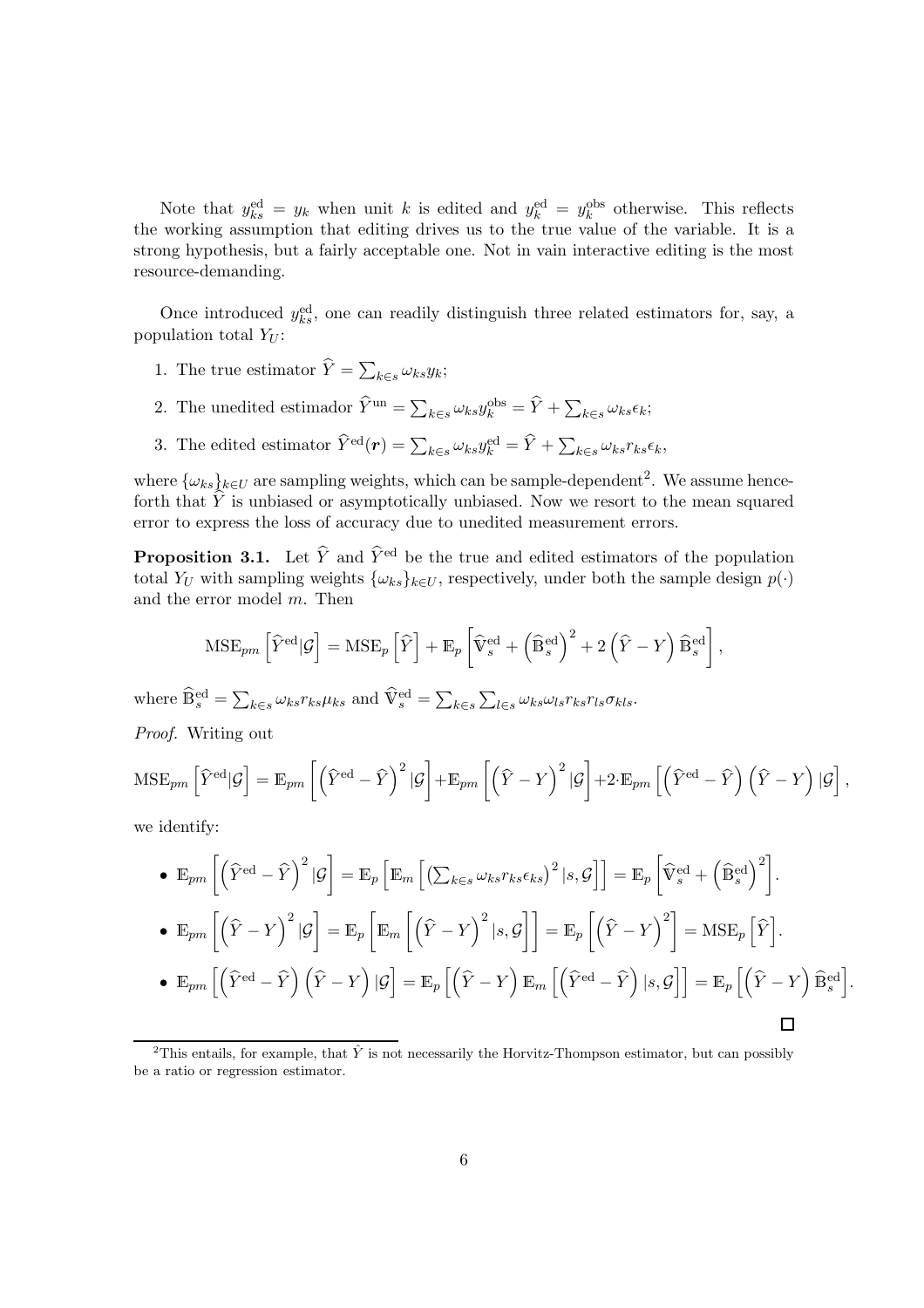From this expression one can readily read the contribution to the mean squared error coming from the sampling design and that coming from the partial editing work. Note that should every unit be edited, we would have  $r_{ks} = 0$  for all  $k \in s$  and  $MSE_{pm} \left[ \hat{Y}^{ed} | \mathcal{G} \right] =$  $MSE_p\left[\hat{Y}\right]$ , as expected: no further editing whatsoever can possibly reduce the mean squared error due to sampling variability.

Now, given the (asymptotic) unbiasedness of  $\hat{Y}$ , it is immediate to find the following bound in the limit<sup>3</sup>  $n_s \rightarrow \infty$ :

$$
\text{MSE}_{pm}\left[\widehat{Y}^{\text{ed}}|\mathcal{G}\right] \leq \text{MSE}_p\left[\widehat{Y}\right] + \mathbb{E}_p\left[\widehat{V}_s^{\text{ed}} + \left(\widehat{\mathbb{B}}_s^{\text{ed}}\right)^2\right].
$$

We will use the second term as the figure of control for the loss of accuracy due to allowing some errors in the data. In particular, if we write  $\widehat{V}_s^{\text{ed}} + \left(\widehat{B}_s^{\text{ed}}\right)^2 \leq v^2$ , we immediately arrive at

$$
\text{MSE}_{pm}\left[\widehat{Y}^{\text{ed}}|\mathcal{G}\right] \leq \text{MSE}_p\left[\widehat{Y}\right] + v^2.
$$

To be concrete, we will refer to  $v^2$  as a accuracy control parameter. Were we considering several aggregates  $Y_U^{(p)}$  $U^{(p)}_U, p = 1, \ldots, P$ , we would have to introduce P accuracy control parameters  $v_p^2$  in the corresponding bounds  $\widehat{V}_s^{(p)ed} + \left(\widehat{B}_s^{(p)ed}\right)^2 \leq v_p^2$ .

The use of the moments  $\mu_{ks}$  and  $\sigma_{kls}$  allows us to view  $\widehat{\mathbb{B}}_s^{(p) \text{ed}}$  and  $\widehat{\mathbb{V}}_s^{(p) \text{ed}}$  as estimators of the bias and variance contributions, respectively, due to unedited measurement errors. In this sense,  $\widehat{\mathbb{V}}_s^{(p)ed} + \left(\widehat{\mathbb{B}}_s^{(p)ed}\right)^2$  can be considered as the corresponding mean squared error contribution arising from unedited measurement errors. This makes clear the role of the bounds  $v_p^2$  from a theoretical standpoint.

On the other hand, as discussed in section 2, our goal is to minimize the amount of interactive editing, which we translate as maximizing the function  $\sum_{k\in s} r_{ks}$ . Thus, given the set of variables  $\{r_{ks}\}_{k\in\mathcal{S}}$  we have the two ingredients to formulate an optimization problem, namely (i) an objective function and (ii) a feasibility region. We formulate the selective phase of the E&I strategy as the following combinatorial optimization problem:

$$
\max \sum_{k \in s} r_{ks} \qquad p - a.s. \tag{2}
$$
\n
$$
\text{such that} \qquad \widehat{\mathbf{V}}_s^{(p) \text{ed}} + \left(\widehat{\mathbf{B}}_s^{(p) \text{ed}}\right)^2 \le v_p^2 \qquad p - a.s. \quad p = 1, \dots, P
$$
\n
$$
r_{ks} \in \{0, 1\} \qquad k = 1, \dots, n_s.
$$

<sup>3</sup>This limit is always understood as in Isaki and Fuller (1982).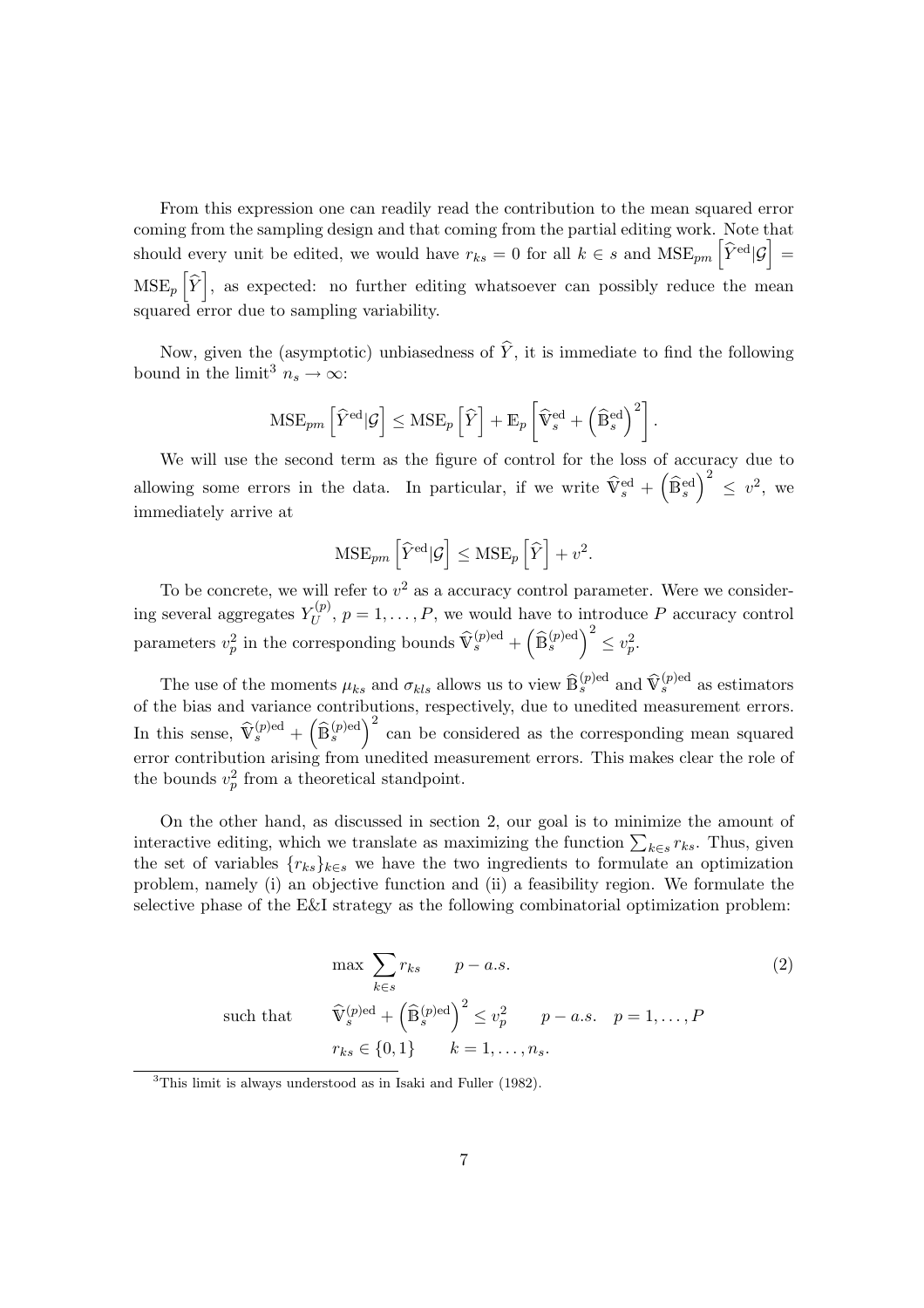This first formulation embraces all kind of auxiliary information and does not focus upon any of its particular dimensions. However, note that the feasibility region of problem (2) would be defined only if we knew the moments  $\mu_{ks}$  and  $\sigma_{kls}$ , which is never the case. Thus we will estimate them, denoting  $\hat{\mu}_{ks}$  and  $\hat{\sigma}_{kls}$ , and consequently  $\hat{\hat{\mathbb{V}}}_{s}^{(p) \text{ed}} = \sum_{k \in s} \sum_{l \in s} \omega_{ks} \omega_{ls} r_{ks} r_{ls} \hat{\sigma}_{kls}$  and  $\hat{\hat{\mathbb{B}}}_{s}^{(p) \text{ed}} = \sum_{k \in s} \omega_{ks} r_{ks} \hat{\mu}_{ks}$  for  $\mathbb{V}$  $(p)$ ed  $\sum_{s} = \sum_{k \in s} \sum_{l \in s} \omega_{ks} \omega_{ls} r_{ks} r_{ls} \hat{\sigma}_{kls}$  and  $\widehat{\mathbb{B}}$  $(p)$ ed  $\widehat{\mathbb{V}}_s^{\sigma'} = \sum_{k \in s} \sum_{l \in s} \omega_{ks} \omega_{ls} r_{ks} r_{ls} \widehat{\sigma}_{kls}$  and  $\widehat{\mathbb{B}}_s^{\sigma'} = \sum_{k \in s} \omega_{ks} r_{ks} \widehat{\mu}_{ks}$  for the editing variance and editing bias estimators. The combinatorial optimization problem will then be formulated as

$$
\max \sum_{k \in s} r_{ks} \qquad p - a.s. \tag{3}
$$
\n
$$
\text{that} \qquad \widehat{\mathbf{V}}_s^{(p) \text{ed}} + \left(\widehat{\mathbf{B}}_s^{(p) \text{ed}}\right)^2 \le v_p^2 \qquad p - a.s. \quad p = 1, \dots, P
$$
\n
$$
r_{ks} \in \{0, 1\} \qquad k = 1, \dots, n_s.
$$

This is the completely general formulation. The auxiliary information is embraced in the estimation procedures chosen to set up the feasibility region. In the present work we focus only on the case  $P = 1$ , ruling out the multivariate dimension (see however the example in section 6), and we will only exploit the cross-sectional information when estimating  $\widehat{\mathbb{V}}_s^{(p)ed} + \left(\widehat{\mathbb{B}}_s^{(p)ed}\right)^2$  through the error model. In Arbués et al. (2009, 2010), the longitudinal dimension is used to estimate the moments  $\mu_{ks}$  and  $\sigma_{kls}$ , apart from a generalization of the mathematical nature of the variables  $r_{ks}$ , which are treated as continuous

random variables thus turning the problem into a stochastic optimization one.

such

Thus, in the following we will concentrate upon the following one-aggregate combinatorial problem, written in a simplified and more usual notation in optimization theory (Beasley, 1996):

$$
\max \mathbf{1}^T \mathbf{r}
$$
  
s.t. 
$$
\mathbf{r}^T B \mathbf{r} \le v^2
$$

$$
\mathbf{r} \in \{0, 1\}^{\times n},
$$
 (4)

where 1 is the vector  $(1,\ldots,1)^T$ , the quadratic form  $\mathbf{r}^T B \mathbf{r}$  stands for  $\widehat{\widehat{\mathbb{V}}}_s^{\text{ed}}$  $_s$  +  $\sqrt{2}$  $\mathbb{B}$ ed s  $\setminus^2$ for the chosen aggregate to be estimated and we have dropped out the sample s subscript and the references to the sampling design  $p(\cdot)$ .

## 4 Exploiting cross-sectional auxiliary information: linear mixed models

Firstly we include a brief description in very general terms of our proposal to use linear mixed models to incorporate auxiliary information in the preceding optimization problem.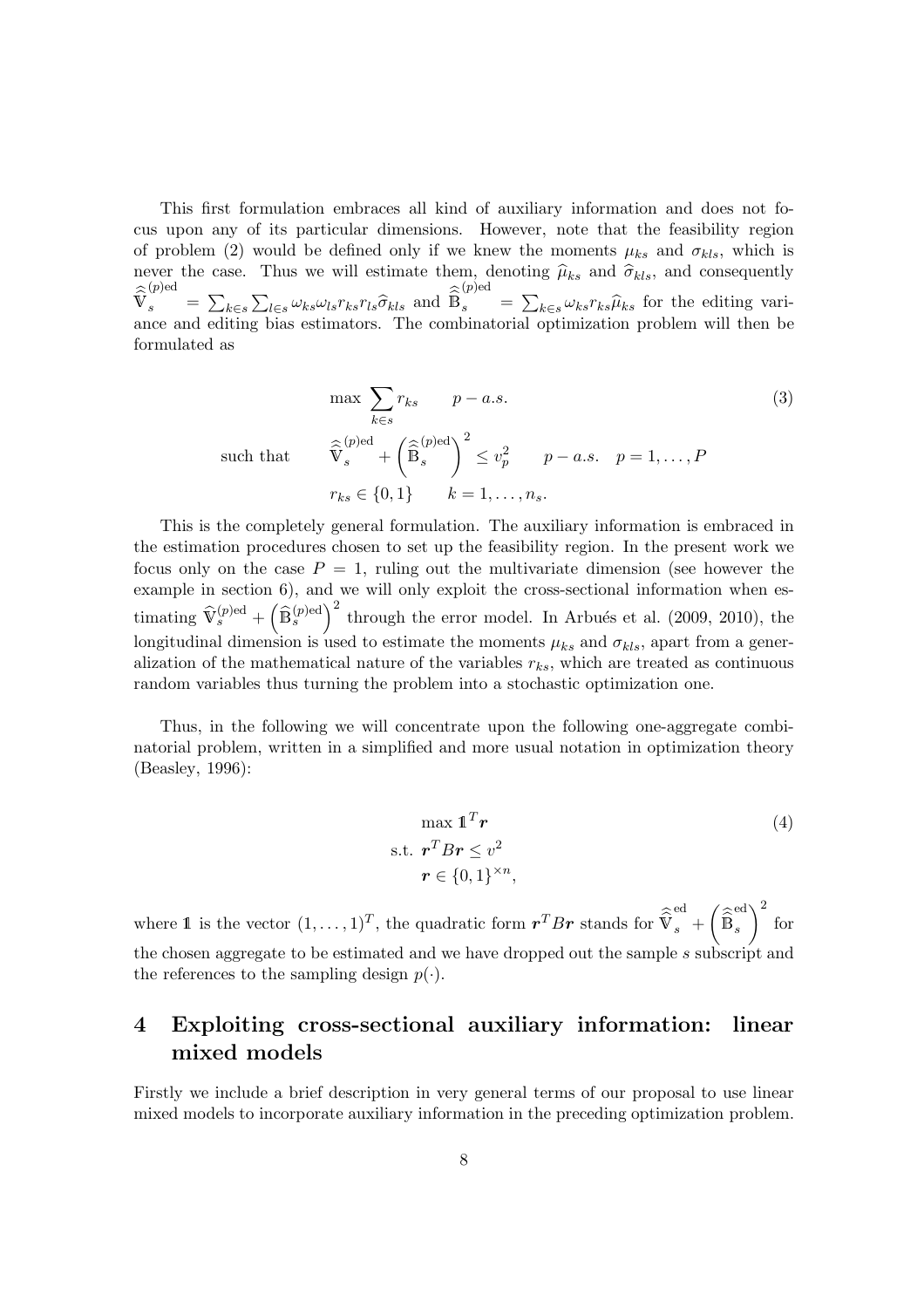Later on, we adapt this general recipe to the exploitation of cross-sectional information.

In principle we must estimate the moments  $\mu_{ks}$  and  $\sigma_{kls}$ . Since the variables are quantitative, we will make use of linear models including both fixed and random effects in order to gain flexibility. As a possible a priori linear mixed model in vector notation, we could think of  $\epsilon = X\beta + \sum_{q=1}^{Q} Z_q u_q + e$ , where X is the matrix of regressor values,  $\beta$ is a vector of parameters (fixed effects),  $Z_q$  are incidence matrices,  $u_q$  are random effects and e denotes the residual errors of the model fitting. However it is clear that we lack the values of  $\epsilon$ , which are never known. Instead we promote the original true values  $y_k$ from fixed but unknown numbers to random variables and include them in the modelling so that our linear mixed model will be

$$
\boldsymbol{y}^{\text{obs}} = X^{(\boldsymbol{y})} \boldsymbol{\beta}_{(\boldsymbol{y})} + \sum_{\bar{q}=1}^{\bar{Q}} Z^{(\boldsymbol{y})}_{\bar{q}} \boldsymbol{u}_{\bar{q}}^{(\boldsymbol{y})} + X^{(\boldsymbol{\epsilon})} \boldsymbol{\beta}_{(\boldsymbol{\epsilon})} + \sum_{q=1}^Q Z^{(\boldsymbol{\epsilon})}_q \boldsymbol{u}_{q}^{(\boldsymbol{\epsilon})} + \boldsymbol{e}.
$$

As in any linear mixed model, apart from the choice of effects, we must specify the distribution of  $\boldsymbol{u} = (\boldsymbol{u}_1^{(\boldsymbol{y})})$  $\mathbf{u}^{(\boldsymbol{y})}_1,\dots,\mathbf{u}^{(\boldsymbol{y})}_{\bar{Q}}$  $(\bar{y}^0_{\bar{Q}},\bm{u}^{(\bm{\epsilon})}_1$  $\bm{u}_1^{(\bm{\epsilon})},\ldots,\bm{u}_Q^{(\bm{\epsilon})}$  $Q_{Q}^{(\epsilon)}$ , e) in terms of its variance components<sup>4</sup>  $\theta$ , which must then be estimated by some point estimation method (see Searle et al. (1992)), representing this as usually by  $\hat{\theta}$ . We propose to use the so-obtained Empirical Best Linear Unbiased Predictor of any combination of effects and, in particular, of that representing the measurement error  $\hat{\mu}_s = \text{EBLUP}(X^{(\epsilon)}\beta_{(\epsilon)} + \sum_{q=1}^Q Z^{(\epsilon)}_q u^{(\epsilon)}_q)(\hat{\theta})$ . For the estimation of  $\sigma_s = [\sigma_{kls}]_{1 \leq k,l \leq n_s}$  we propose to use the estimation of the mean squared error of the EBLUP, denoted as  $\widehat{\text{MSE}}(\hat{\mu}_s)$ , as in small area estimation techniques (see e.g. Kackar and Harville (1984); Prasad and Rao (1990)).

Following in general terms this recipe we concentrate upon exploiting cross-sectional auxiliary information to set up the feasibility region of the optimization problem and, in particular, the matrix  $B$  in (4). Having economic surveys in mind, we will consider a population  $U$  of establishments, companies or economic units in general and a variable y reflecting some aspects of the result of their economic activity (production, turnover, income, expenses,  $\dots$ ). The population U accepts a nested classification according to their elements' economic activity, as e.g. the European Statistical Classification of Economic Activities (NACE) (Eurostat, 2008). To simplify our arguments let us consider that the population U is divided into  $j = 1, \ldots, J$  disjoint subsets of this classification.

We have also in mind Groves' classification of survey errors, which are due to the interviewer, the respondent, the measurement instrument and the data collection mode (Groves, 1989). For concreteness' sake we consider  $i = 1, \ldots, I$  interviewers and  $m =$  $1, \ldots, M$  data collection modes<sup>5</sup>. Thus we model the observed value of variable y of unit

<sup>&</sup>lt;sup>4</sup>E.g.  $u \simeq N(0, V(\theta))$ , being  $V = V(\theta)$  the unconditional model variance of  $y^{\text{obs}}$ .

<sup>5</sup>The measurement instrument is typically irrelevant in economic surveys and can be considered part of the collection mode (CATI, CAPI, . . . (see e.g. Biemer and Lyberg (2003)), not alike in, say, some agricultural surveys where crop surface measurements are an important part of the field work.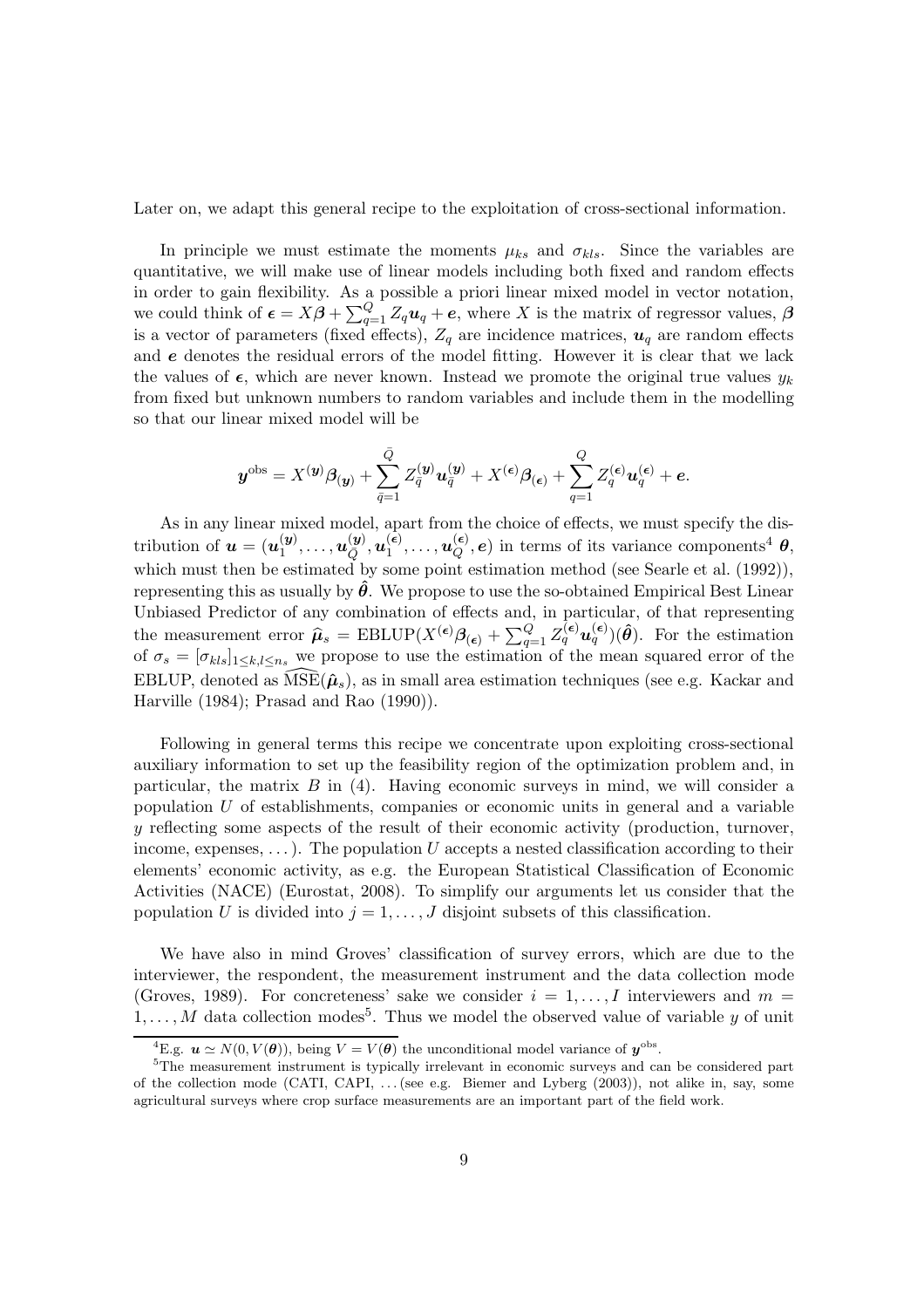k in branch j collected by interviewer i using mode m as

$$
y_{imjk} = \beta_{0j} + \beta_{1j} x_{imjk} + u_{2m} + u_{3i} + u_{4imjk} + e_{imjk},
$$
\n(5)

where

- $\beta_{0j}$  is a random intercept term with normal distribution  $N(\beta_0, \sigma_{0j}^2)$ , often written as  $\beta_{0j} = \beta_0 + u_{0j}$ , with  $u_{0j} \simeq N(0, \sigma_{0j}^2);$
- $\beta_{1j}$  is a random slope with normal distribution  $N(\beta_1, \sigma_{1j}^2)$ , often written as  $\beta_{1j} =$  $\beta_1 + u_{1j}$ , with  $u_{1j} \simeq N(0, \sigma_{1j}^2);$
- $x_{imjk}$  is the value of an auxiliary variable x of unit k in branch j collected by interviewer  $i$  using mode  $m$ ;
- $u_{2m}$  is a random effect due to the collection mode with distribution  $N(0, \sigma_{2m}^2)$ ;
- $u_{3i}$  is a random effect due to the interviewer with distribution  $N(0, \sigma_{3i}^2)$ ;
- $u_{4imjk}$  is a random effect due to the respondent with distribution  $N(0, \sigma_4^2)$ ;
- $e_{imjk}$  is the residual term with distribution  $N(0, \sigma_e^2)$ ;
- all these random terms are independent among themselves.

We comment some assumptions. The random nature of the intercept and slope terms are assumed on the basis of taking into account possible differences in the linear relation between the y and x variable values for the different branches  $j$ . Implicit in the structure is the hypothesis that both objective and auxiliary variables for each unit are collected by the same agent i using the same mode  $m$ . Were this not the case, a much more complex expression with respect to the subscripts  $i$  and  $m$  would be necessary. Each source of error is assumed to have its own variability, except for the respondent random effect, where the same variability has been assigned throughout the population. We are aware that less simple hypotheses do exist, e.g., by recognizing different variability in the respondents' random effect. This could be taken into account by dividing  $U$  into  $g = 1, \ldots, G$  groups according to their response behaviour<sup>6</sup>. In the latter case we would need a new subscript  $g = 1, ..., G$  denoting instead  $u_{4gimjk}$  with  $u_{4gimjk} \simeq N(0, \sigma_{4g}^2)$ , as well as  $y_{gimjk}$ ,  $x_{gimjk}$  and  $e_{gimjk}$ . However, within a reasonable generality, we keep our arguments as simple as possible. This has an important consequence:  $u_{4imjk}$  and  $e_{imjk}$ are statistically indistinguishable. Thus we rewrite (5) as

$$
y_{imjk} = \beta_{0j} + \beta_{1j} x_{imjk} + u_{2m} + u_{3i} + e_{imjk},
$$
\n(6)

with the caveat that the new residual term  $e_{imjk}$  also contains the respondent contribution to the random error  $\epsilon_k$ . In this sense, in the model (6) a high residual term is not necessarily interpreted as a deficient fitting, but as an a priori high random nonsampling

<sup>&</sup>lt;sup>6</sup>Equivalently we are assuming  $G = 1$ .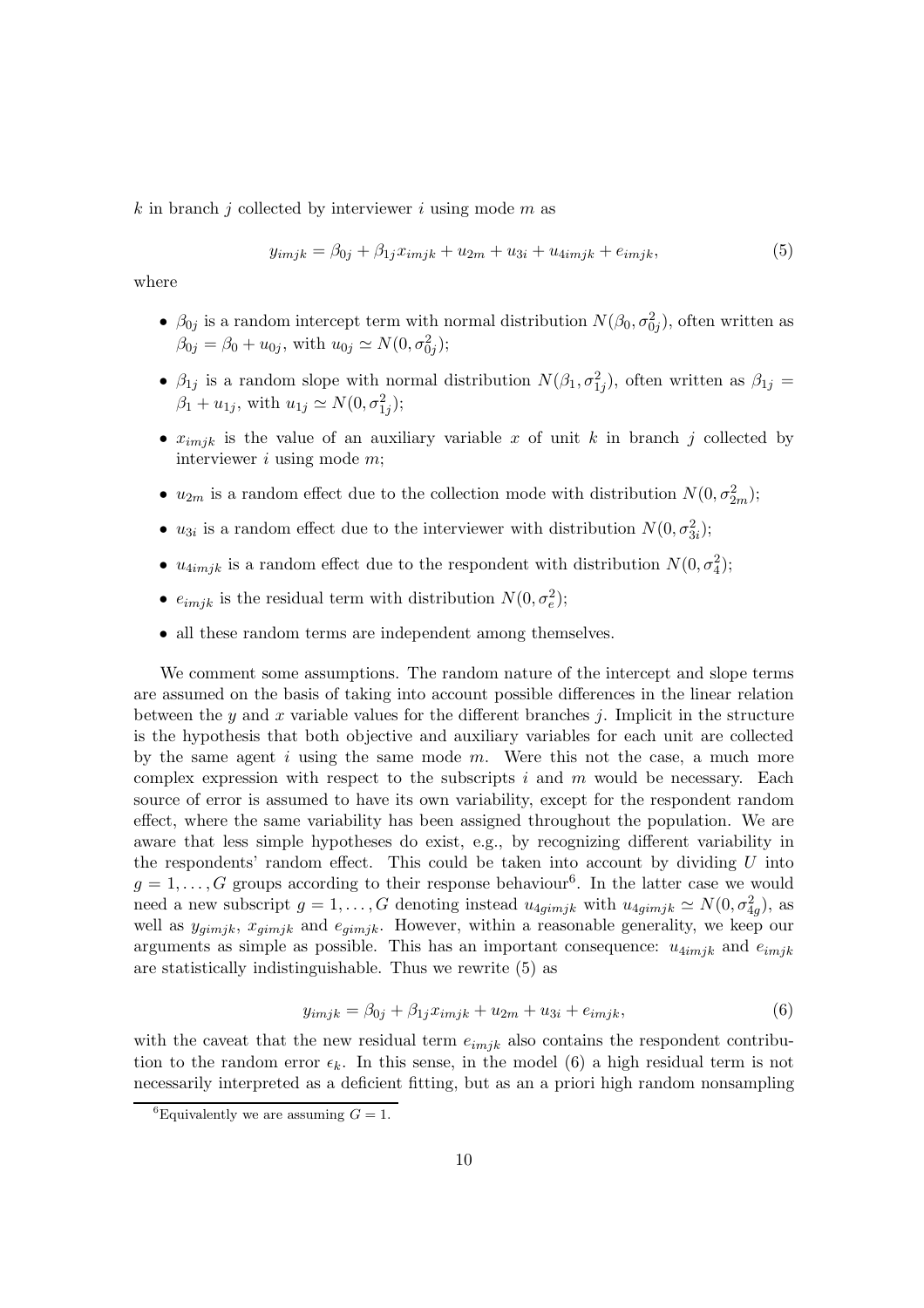error in the reported value  $y_k^{\text{obs}}$ .

Now instead of estimating  $\mu_{ks}$  and  $\sigma_{kls}$  we write

$$
\widehat{V}_s^{\text{ed}} + \left(\widehat{B}_s^{\text{ed}}\right)^2 = \sum_{k \in s} \sum_{l \in s} \omega_{ks} \omega_{ls} r_{ks} r_{ls} \mathbb{E}\left[\epsilon_k \epsilon_l | s, \mathcal{G}\right],
$$

and we focus on estimating  $\epsilon_k$  by  $\hat{\epsilon}_k = y_k^{\text{obs}} - \hat{y}_k$ , where  $\hat{y}_k = \hat{y}_{imjk} = \hat{\beta}_{0j} + \hat{\beta}_{1j} x_{imjk}$ . Using general techniques in linear mixed models (see Searle et al. (1992), chap. 7) we write in vector notation  $\hat{y} = X\hat{\beta} + Z\hat{u}$ , where  $\hat{y}$  is the vector of predicted values of the modelled true values of the variable  $y; \hat{\beta} = (\hat{\beta}_0 \hat{\beta}_1)^T$  and  $\hat{\boldsymbol{u}} = (\boldsymbol{u}_0^T \boldsymbol{u}_1^T)^T$  are estimators/predictors of the fixed  $\beta$  and random  $\boldsymbol{u}$  effects under the model (6); and where the structure of the matrices  $X$  and  $Z$  depends very sensitively on the details of the survey. In section 6 we will explicitly express them after applying these arguments to the industrial turnover index and industrial new orders received index surveys conducted at INE Spain. Then we have

$$
\mathbb{E}\left[\hat{\epsilon}\hat{\epsilon}^T|s,\mathcal{G}\right] = \mathbb{E}\left[(\mathbf{y}^{\text{obs}} - \hat{\mathbf{y}})(\mathbf{y}^{\text{obs}} - \hat{\mathbf{y}})^T|s,\mathcal{G}\right]
$$
  
=  $(\mathbf{y}^{\text{obs}} - X\hat{\boldsymbol{\beta}})(\mathbf{y}^{\text{obs}} - X\hat{\boldsymbol{\beta}})^T + X\hat{\mathbb{V}}[\hat{\boldsymbol{\beta}}]X^T + \mathbf{Z}\hat{\mathbb{V}}[\hat{\mathbf{u}}]\mathbf{Z}^T,$  (7)

where  $\hat{\mathbb{V}}[\hat{\beta}]$  and  $\hat{\mathbb{V}}[\hat{\mathbf{u}}]$  are empirical estimators of the respective variances<sup>7</sup>. Denoting the matrix (7) by  $E = \mathbb{E} \left[ \hat{\epsilon} \hat{\epsilon}^T | s, \mathcal{G} \right]$ , we have indeed the positive semidefinite matrix B of our optimization problem (4):

$$
[B]_{kl} = \omega_{ks}\omega_{ls}E_{kl}.
$$

### 5 Solution to the univariate combinatorial problem

The combinatorial optimization problem to be solved is

$$
\max \mathbf{1}^T \mathbf{r}
$$
\n
$$
\mathbf{r}^T B \mathbf{r} \le v^2,
$$
\n
$$
\mathbf{r} \in \{0, 1\}^{\times n}.
$$
\n(8)

Beforehand, we need some notation. We will denote by  $I$  the index set of components of  $r \in \{0,1\}^{\times n}$ . Once and again we will consider a disjoint partition of I in two subsets  $I = I_0 \cup I_1$  such that  $I_0 = \{i \in I : r_i = 0\}$  and  $I_1 = \{i \in I : r_i = 1\}$ . The cardinality

<sup>&</sup>lt;sup>7</sup>Those obtained after substituting the variance components  $\theta$  by their point estimation  $\hat{\theta}$  (e.g. if  $\mathbb{V}[\hat{\beta}] = \mathbb{V}[\hat{\beta}](\theta)$ , then  $\hat{\mathbb{V}}[\hat{\beta}] = \mathbb{V}[\hat{\beta}](\hat{\theta})$ . These are often computed in statistical modelling software packages. See Searle et al. (1992), page 272 for general expressions of variances and covariances of BLUPs of both fixed and random effects.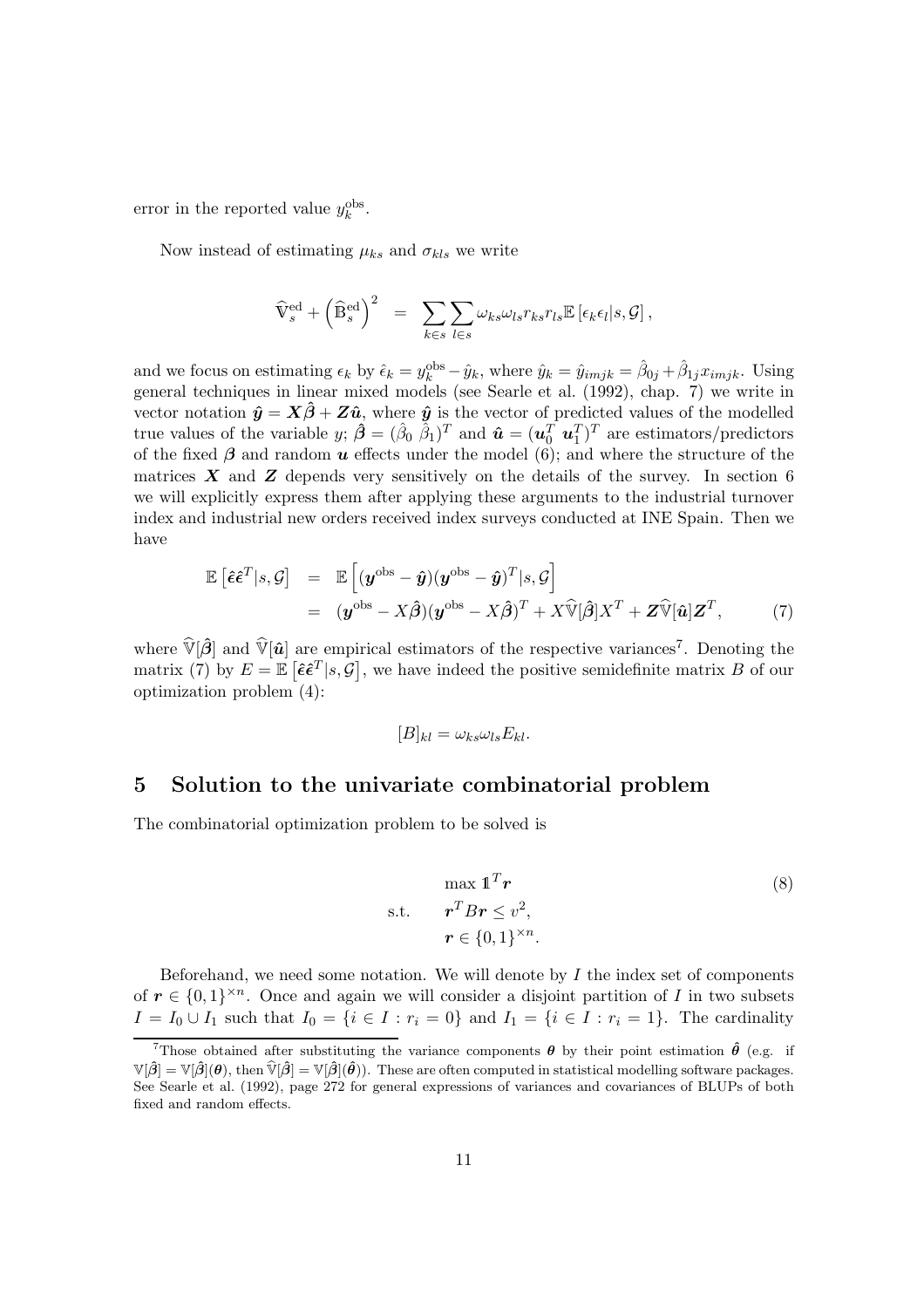of both subsets will be denoted by  $n_0$  and  $n_1$ , respectively, so that  $n = n_0 + n_1$ . Note that having a particular partition  $(I_0, I_1)$  is equivalent to having a particular binary vector  $r \in \{0,1\}^{\times n}$ . We denote by  $\Pi_k$  the set of binary vectors with k components equal to 1 and  $n-k$  components equal to 0, that is,  $\Pi_k = \{r \in \{0,1\}^{\times n} : \sum_{i \in I} r_i = k\}$ . Note that the set II of all vertices of the hypercube  $\{0,1\}^{\times n}$  can be decomposed as  $\Pi = \bigcup_{k=0}^{n} \Pi_k$ . The feasibility region will be denoted by  $\mathcal{R} = \{r \in \{0,1\}^{\times n} : r^T B r \leq v^2\}$ . For later convenience we also introduce the convex hull of R, which we denote by  $\mathcal{R}_c = \{ \mathbf{r} \in [0,1]^n : \mathbf{r}^T B \mathbf{r} \leq v^2 \}.$ Note that  $\mathcal{R} = \mathcal{R}_c \cap \Pi$ . Finally, given any real vector  $\mathbf{x} = (x_1, \ldots, x_n)$  we denote by  $\bar{\boldsymbol{x}} = (x_{(1)}, \ldots, x_{(n)})$  the ordered vector such that  $x_{(1)} \leq x_{(2)} \leq \cdots \leq x_{(n-1)} \leq x_{(n)}$ , where this is a non-decreasing sequence of the values  $x_i$  of the components of  $x$ .

In very general terms, we propose to reach an optimal solution of problem (8) in two steps:

- 1. Choose an initial binary vector  $r^{(0)}$  in  $\Pi_M$ , where  $M \leq n$  is such that  $\Pi_j \cap \mathcal{R} = \emptyset$ for all  $j > M$ .
- 2. Search  $\Pi_M$  for a binary solution such that it is also contained in  $\mathcal R$ . If it exists, then this is an optimal solution  $r^*$ . If if does not exist, then jump down to  $\Pi_{M-1}$  and repeat this search recursively until finding an optimal solution.

We must make these steps concrete.

#### 5.1 Initial binary vector

To choose the initial binary vector consider the convexified problem

$$
\max \mathbf{1}^T r_c
$$
  
s.t. 
$$
\mathbf{r}_c^T B \mathbf{r}_c \leq v^2,
$$

$$
\mathbf{r}_c \in [0, 1]^{\times n}.
$$

$$
(9)
$$

If  $r^*$  denotes an optimal solution to the original problem (8) and  $r_c^*$  is an optimal solution to the convexified version (9), it is clear that  $\mathbb{1}^T r^* \leq \lfloor \mathbb{1}^T r_c^* \rfloor$ , since  $\mathcal{R} \subset \mathcal{R}_c$ , where  $|\cdot|$  stands for the floor function.

Now use the spectral decomposition of B to write  $B = ODO^{T}$  so that the problem (9) can be rewritten as

$$
\begin{array}{ll}\n\max \mathbb{1}^T s \\
\text{s.t.} & s^T D s \le v^2, \\
& 0 \le s \le z,\n\end{array} \tag{10}
$$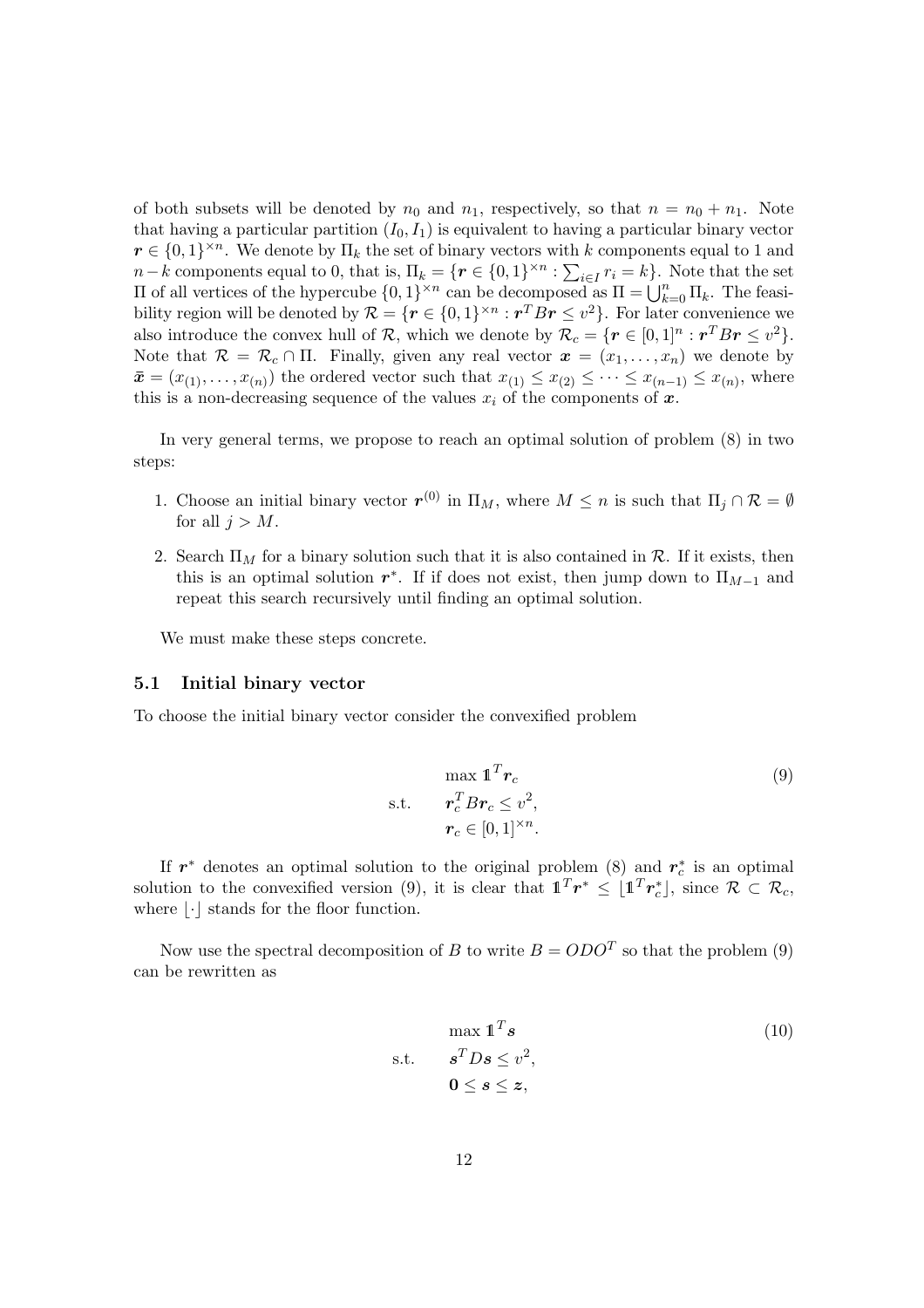where  $s = O<sup>T</sup>r_c$  and  $z = O<sup>T</sup>1$ . Define the index sets  $J_0$  and  $J_1$  by  $J_0 = \{i \in I : D_{ii} = 0\}$ and  $J_1 = \{i \in I : D_{ii} \neq 0\}$ . These two sets allow us to decompose any vector  $\boldsymbol{a}$  as  $a = [a_0 \ a_1]$ , with evident definitions of  $a_k$ ,  $k = 0, 1$  and the diagonal matrix D as  $D = D_0 \oplus D_1 = \text{diag}\{D_{ii}\}_{i \in J_0} \oplus \text{diag}\{D_{ii}\}_{i \in J_0}$ . Problem (10) can be again rewritten as

> $\max \, \boldsymbol{z}_1^T \boldsymbol{s}_1 + \boldsymbol{z}_0^T \boldsymbol{s}_0$ s.t.  $s_1^T D_1 s_1 \leq v^2$ ,  $0 \le s_1 \le z_1,$  $0 \le s_0 \le z_0,$

which can be divided into two separate problems:

$$
\max \, \boldsymbol{z}_0^T \boldsymbol{s}_0
$$
\ns.t. 
$$
\mathbf{0} \leq \boldsymbol{s}_0 \leq \boldsymbol{z}_0,
$$

and

$$
\begin{aligned}\n\max \ z_1^T s_1 \\
\text{s.t.} \quad s_1^T D_1 s_1 \le v^2, \\
0 \le s_1 \le z_1.\n\end{aligned}
$$

The first one has an immediate optimal solution:

$$
s_{0i}^* = \begin{cases} 0 & \text{if } z_{0i} \le 0, \\ z_{0i} & \text{if } z_{0i} > 0. \end{cases}
$$

We find an upper bound for the maximum value of the objective function of the second problem. Consider the relaxed problem

$$
\begin{aligned}\n\max \ z_1^T s_1 \\
\text{s.t.} \quad s_1^T D_1 s_1 \le v^2, \\
s_1 \in \mathbb{R}^{m_1},\n\end{aligned}
$$

where  $m_1 = \text{card } J_1$ . Denote by  $\mathcal{R}_1$  its feasibility region and by  $s_1^*$  its optimal solution. Note that  $D_1$  is a positive definite matrix. Using Lagrange multipliers we readily have

$$
\pmb{s}_1^* = \sqrt{\frac{v^2}{\pmb{z}_1^T D_1^{-1} \pmb{z}_1^T}} D_1^{-1} \pmb{z}_1,
$$

which yields a maximal value of the objective function given by  $z_1^T s_1^*$ . Now, since  $\{s_1 \in$  $[0,1]^{\times m_1}$ :  $\mathbf{s}_1^T B_1 \mathbf{s}_1 \leq v^2$   $\subset \mathcal{R}_1$ , we conclude that

$$
\mathbf{1}^T\boldsymbol{r}^*\leq \lfloor \boldsymbol{z}_0^T\boldsymbol{s}_0^* + \boldsymbol{z}_1^T\boldsymbol{s}_1^*\rfloor.
$$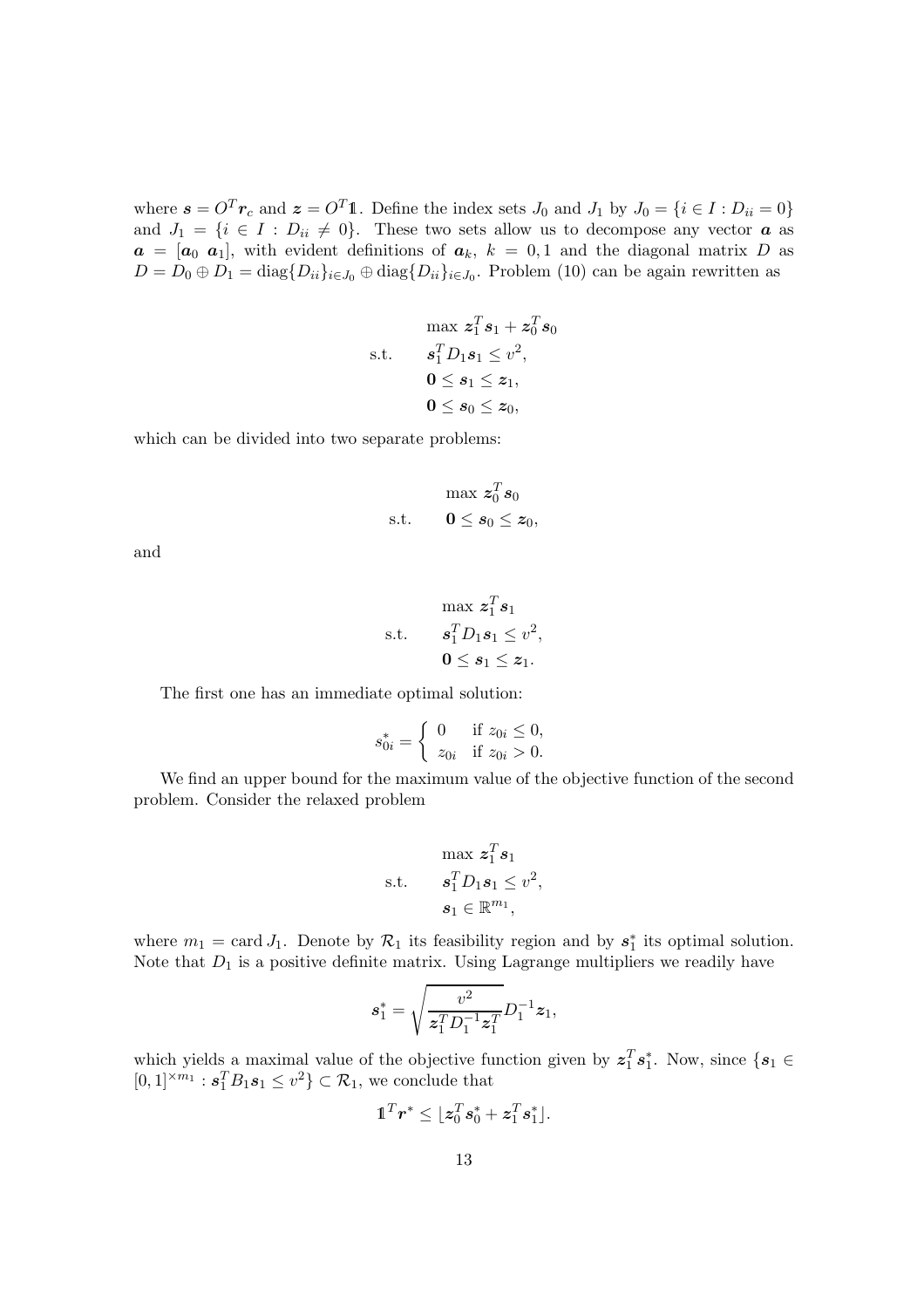This is the initial upper bound, which we will denote by  $n_1^{(0)} = \lfloor z_0^T s_0^* + z_1^T s_1^* \rfloor$ , determining the first set  $\Pi_M$  where we must seek an initial binary vector r. Note that by construction we have  $\Pi_k \cap \mathcal{R} = \emptyset$  for all  $k > M$ . Given  $n_1^{(0)}$  $I_1^{(0)}$  define  $I_1 = \{i \in I : B_{ii} \leq$  $\text{diag}(B)_{n_1^{(0)}}\}$  and  $I_0 = I - I_1$ . This is our initial binary vector. Note that if it is feasible (i.e. if  $\sum_{i\in I_1}\sum_{j\in I_1}B_{ij}\leq v^2$ ), then it is an optimal solution. Otherwise we proceed to search consecutively  $\Pi_{M-1}, \Pi_{M-2}, \Pi_{M-3}, \ldots, \Pi_0$  for a feasible binary vector.

#### 5.2 Search in  $\Pi_k$

In order not to run into computational troubles we must fix a criterion to carry out an exhaustive, although efficient, search for an optimal solution. To this end, firstly we look for the binary vector in  $\Pi_M$  yielding the minimum value of  $\sum_{i\in I_1}\sum_{j\in I_1}B_{ij}$ . If it is a feasible vector, i.e. if  $\sum_{i\in I_1}\sum_{j\in I_1}B_{ij}\leq v^2$ , then it is an optimal solution. Otherwise we resume the search in the set  $\Pi_{M-1}$ . The two key steps are (i) the choice of the initial vector when the search begins in each  $\Pi_k$  and (ii) the searching process in each  $\Pi_k$ .

We propose to use the following lemmas, which we state without proof, to build up a search algorithm:

**Lema 5.1.** If  $I_1 = I_1^* \cup \{i^*\}$ , where  $i^* \in I_1$  and  $I_1^* = I_1 - \{i^*\}$ , then

$$
\sum_{i \in I_1} \sum_{j \in I_1} B_{ij} = \sum_{i \in I_1^*} \sum_{j \in I_1^*} B_{ij} + 2 \sum_{i \in I_1^*} B_{ii^*} + B_{i^*i^*}
$$

$$
= \sum_{i \in I_1^*} \sum_{j \in I_1^*} B_{ij} + 2 \sum_{i \in I_1} B_{ii^*} - B_{i^*i^*}
$$

**Lema 5.2.** If  $I_1^* = I_1 \cup \{i^*\}$ , where  $i^* \in I_0$ , then

$$
\sum_{i \in I_1^*} \sum_{j \in I_1^*} B_{ij} = \sum_{i \in I_1} \sum_{j \in I_1} B_{ij} + 2 \sum_{i \in I_1} B_{ii^*} + B_{i^*i^*}
$$

From these lemmas we propose to search the binary vector with minimum  $\sum_{i\in I_1}\sum_{j\in I_1}B_{ij}$ by iteratively redefining  $I_1$  by  $I_1 := (I_1 - \{i^*\}) \cup \{j^*\}$ , where

$$
i^* = \operatorname{argmax}_{i \in I_1} \{ 2 \sum_{k \in I_1} B_{ki} - B_{ii} \},
$$
  

$$
j^* = \operatorname{argmin}_{j \in I_0} \{ 2 \sum_{k \in I_1 - \{i^*\}} B_{kj} + B_{jj} \},
$$

until the minimal vector is found. To jump down from  $\Pi_k$  to  $\Pi_{k-1}$  when there is no feasible vector in  $\Pi_k$  we need the following lemma:

**Lema 5.3.** Let  $I_1^{(0)} = I_1^{(k)} \cup J_k$ , where  $J_k = \{i_1, \ldots, i_k\} \subset I_1^{(0)}$  $I_1^{(0)}$  and  $I_1^{(k)} = I_1^{(0)} - J_k$ for  $k = 1, ..., K \leq n$ . Define  $\delta(I_1^{(k-1)})$  $\mathcal{L}_1^{(k-1)}, i_k$ ) =  $2\sum_{i \in I_1^{(k-1)}} B_{ii_k} - B_{i_k i_k}$  and  $\Delta(I_1^{(k)})$  $\binom{\kappa}{1}$  =  $\sum_{i\in I_1^{(k)}}$  $\sum_{j\in I_1^{(k)}} B_{ij}$  for  $k=1,\ldots,K$ . Then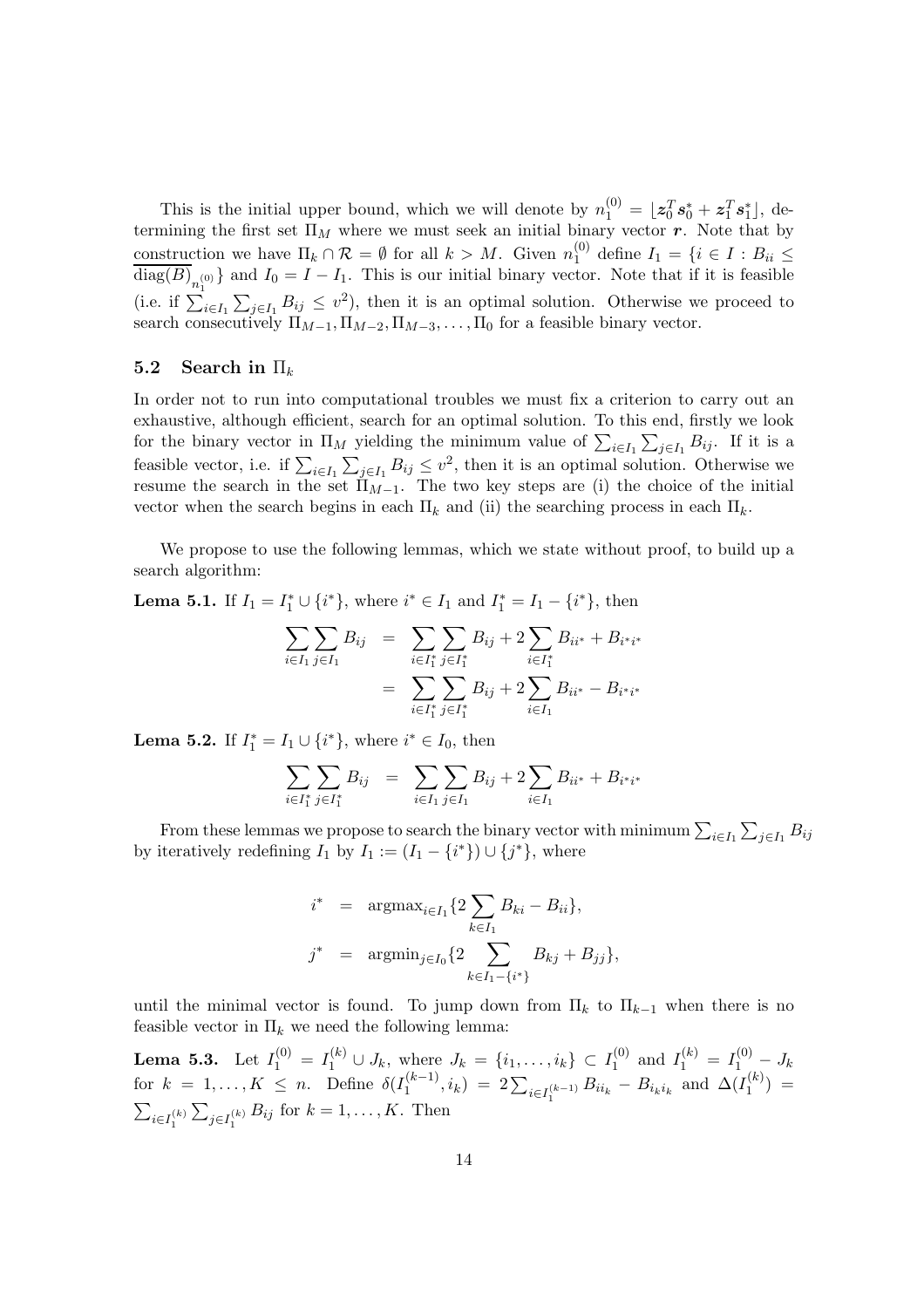$$
\Delta(I_1^{(0)}) = \Delta(I_1^{(k)}) + \sum_{j=1}^k \delta(I_1^{(j-1)}, j) \qquad \forall k = 1, \dots, K.
$$

*Proof.* Use lemma  $(5.1)$  recursively.

In the light of this result, to jump down from  $\Pi_k$  to  $\Pi_{k-1}$ , we choose

$$
j_k = \operatorname{argmax}_{j \in I_1^{(k-1)}} \delta(I_1^{(k-1)}, j).
$$

Thus we have the ingredients to propose a complete algorithm.

#### 5.3 The algorithm

Putting all preceding steps together we have an algorithm to reach the optimal solution of the univariate combinatorial problem (8). The complete algorithm is detailed in mathematical style pseudocode in appendix A. The analysis of this algorithm and its computational efficiency lies beyond the scope of this paper. Our goal is to show that an algorithm exists and that it works with actual data from an official survey.

Note that the algorithm considered here does not attempt to find all optimal solutions, only one yielding the minimum value of  $\sum_{i\in I_1}\sum_{j\in I_1}B_{ij}$  is sought. However, note that once an optimal solution is found with our algorithm, it is immediate to proceed the search for the rest of optimal solutions as follows. Given our optimal solution  $I^* = I_1^* \cup I_0^*$ , define  $I_1^{**} = (I_1^* - \{i^*\}) \cup \{j^*\},\$  where

$$
\begin{array}{rcl} i^* & = & \text{argmax}_{i \in I_1^*} \left\{ 2 \sum_{k \in I_1^*} B_{ik} - B_{ii} \right\}, \\ i^* & = & \text{argmin}_{j \in I_0^*} \left\{ 2 \sum_{k \in I_1^*} B_{jk} + B_{jj} \right\}. \end{array}
$$

If  $I^{**}$  is feasible, then it is also optimal and you can apply the same argument iteratively; otherwise there is no more optimal solutions.

## 6 Application to the Spanish industrial turnover index and industrial new orders received index surveys

We applied the preceding proposal to the Spanish industrial turnover index (ITI) and industrial new orders received index (INORI) surveys conducted at INE Spain as follows. Beforehand we need a brief description of these statistical operations. The Spanish ITI and INORI are short-term statistics whose data are collected monthly and jointly through

 $\Box$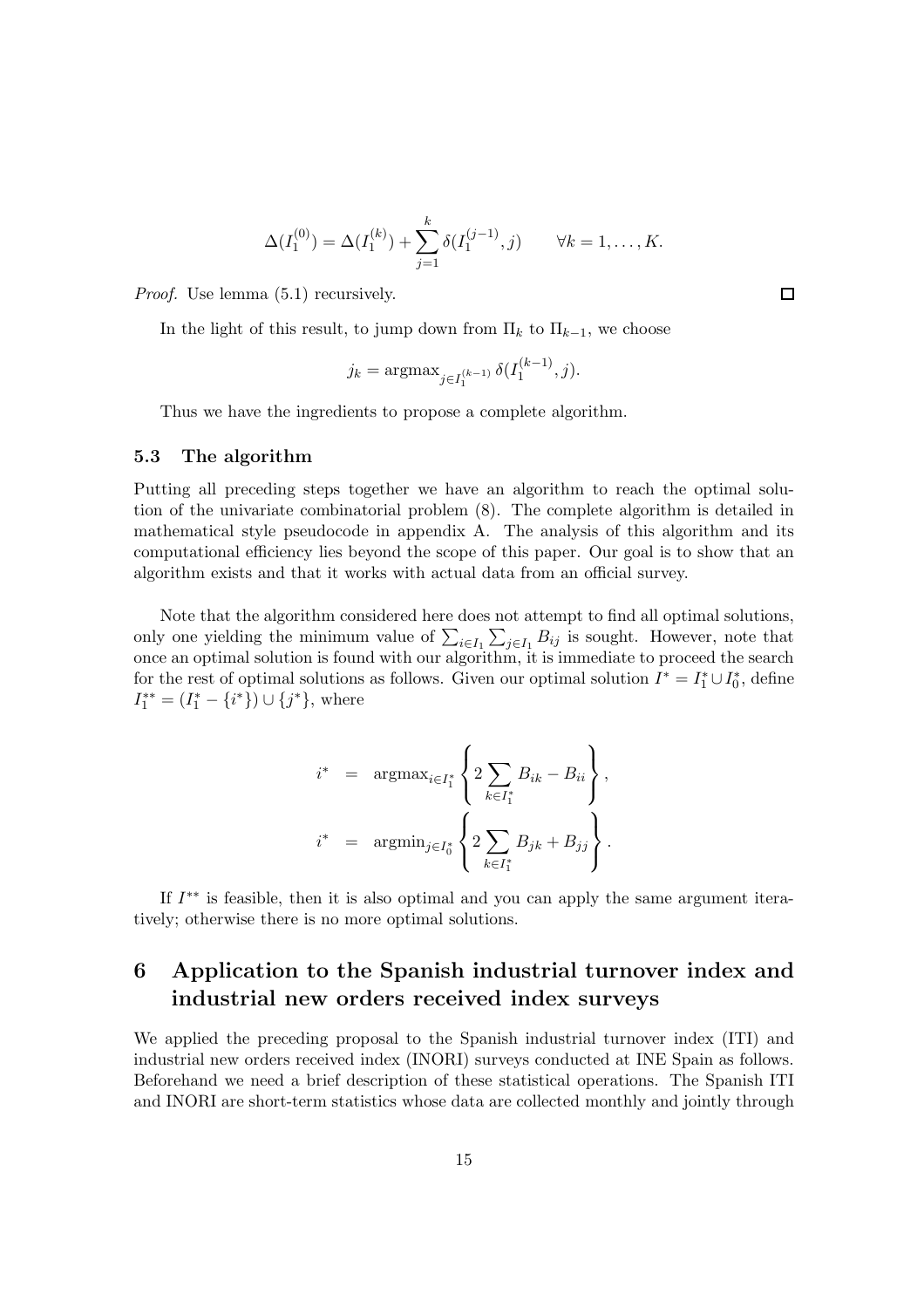Internet and mail questionnaires. The sampling design is an extreme cut-off sampling design where  $\omega_{ks} = 1$  for all those industrial establishments included in the sample. Both indexes are Laspeyres-type indexes. Different levels of disaggregation according to Eurostat's so-called main industrial groupings [REF] are published at the national realm. Internet questionnaires are received directly from the respondents in our central premises whereas mail questionnaires are collected locally at provincial delegations where the E&I process begins immediately and then are sent to the central premises, where a final E&I stage is undergone for both the electronic and paper modes.

To apply our preceding proposal to the Spanish ITI and INORI we focused only on those data collected during 2008 through Internet since we had both raw and edited data for these respondents, which amounted up to one third of the total sample. We discarded January data since for some unknown reason the sample size was too reduced in this period. So, starting in February  $(I_{Feb,2008} = 100)$ , which was fully interactively edited, we applied our proposal month to month choosing a somewhat arbitrary value of the accuracy control parameter  $v^2$  when passing from one period to the next.

Firstly we adapted the generic E&I strategy depicted in figure 1 in section 2 to these surveys. The initial E&I phase was designed in four stages, namely (i) we dealt with unit measure errors by taking into account digit numbers difference for each respondent between two consecutive periods and multiplying by a factor 1000 when such a diference was 3; (ii) we turned every missing value of each variable entering a balance equation satisfied by the reported non-missing values into a zero value; if the balance equation was not satisfied by the latter values, we carried out no change; (iii) those respondents with variable values above an index threshold<sup>8</sup> were assigned to interactive E&I; and finally (iv) all respondents with a missing value either on the current or the preceding period were also assigned to interactive E&I. Given that the Internet-mode collected sample is considerably lesser than the whole sample, we focused only on the general index, discarding lower levels of disagreggation in main industrial groupings.

Up to this point we had two data streams, that entering interactive E&I and that entering selective E&I. We applied the preceding selective editing proposal to the latter by choosing  $y_k$  as value at the current period of the variable of interest and  $x_k$  as the value of the same variable at the preceding month. Note that the initial E&I design ensured that the  $(x, y)$  set used to build the linear model was complete, i.e. it had no missing value. The linear model gained simplicity from the facts that there was only one collection mode (Internet questionnaire) and no interviewer. The branch  $j = 1, \ldots, J$  was determined by a two-digit NACE variable. Thus the model read in matrix notation

$$
\mathbf{y} = \beta_0 \mathbf{1} + \beta_1 X + Z_0 \mathbf{u}_0 + Z_1 \mathbf{u}_1 + \mathbf{e},
$$

where<sup>9</sup>

 $8$ Set arbitrarily to 1% of the index computed up to the current status of editing.

 $\{e_j\}_{j=1,\dots,J}$  denote the canonical vectors,  $\{E_{jj}\}_{j=1,\dots,J}$  are the diagonal Weyl matrices and  $\otimes$  stands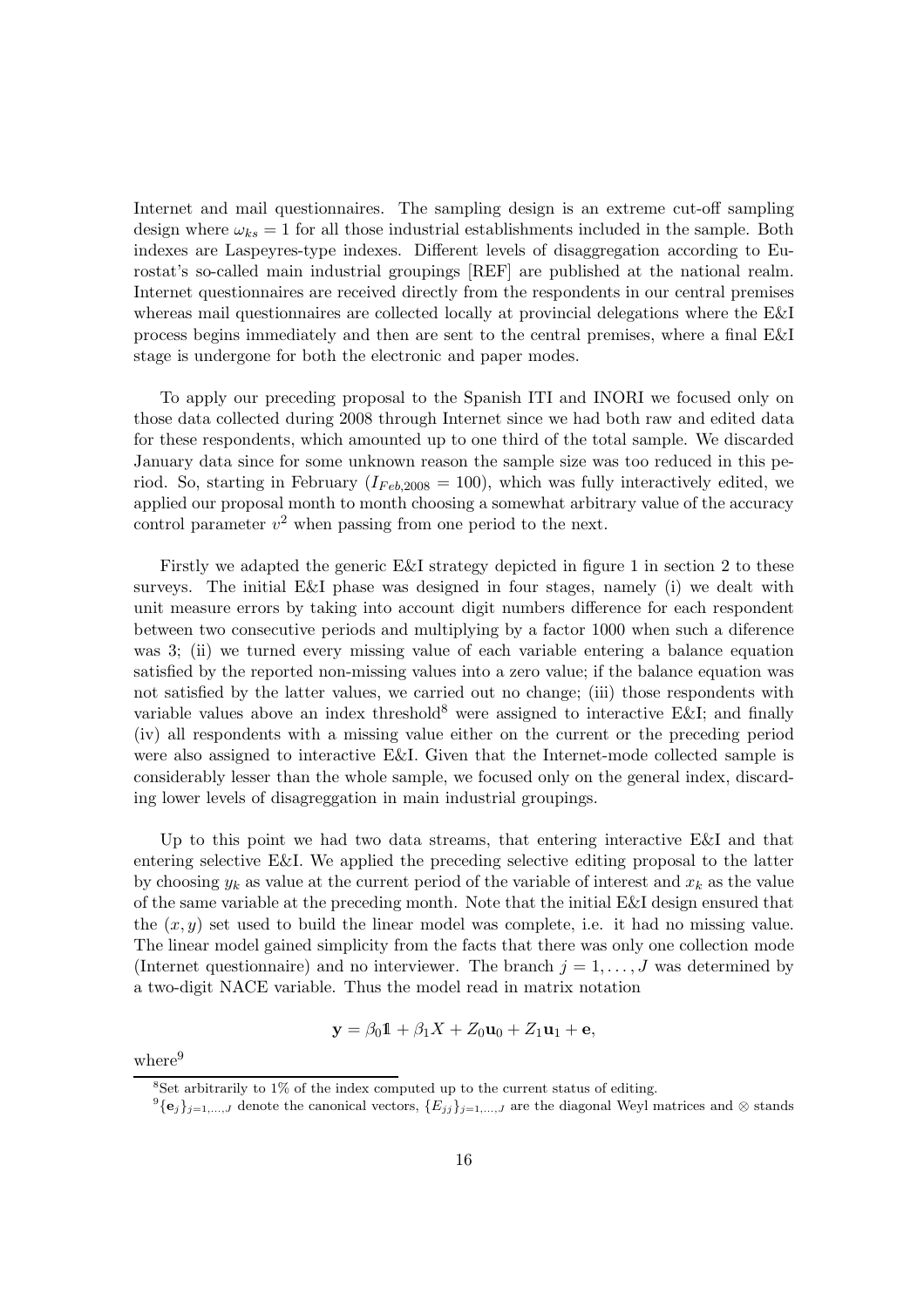- $\bullet\text{ } \textbf{y}=\sum_{j=1}^J \textbf{e}_j\otimes (y_{j1}^t, \ldots, y_{jn_j}^t)^T;$
- $X = \sum_{j=1}^{J} e_j \otimes (y_{j1}^{t-1}, \ldots, y_{jn_j}^{t-1})'$ ;
- $[\mathbf{u}_p]_i = u_{qi}$ , for  $q = 0, 1$  and  $j = 1, ..., J$ ;
- $Z_0 = \sum_{j=1}^{J} E_{jj} \otimes \mathbb{1}_{n_j};$

• 
$$
Z_1 = \sum_{j=1}^J E_{jj} \otimes \mathbf{x}_j;
$$

 $\bullet \ \mathbb{V} \left( \begin{smallmatrix} \mathbf{u}_0 \\ \mathbf{u}_1 \\ \mathbf{e} \end{smallmatrix} \right)$  $=$  $\int G_{2J\times 2J}$  02J $\times n$  $0^T_{2J\times n}$   $\sigma^2_e \mathbb{I}_n$  $\setminus$ , with  $G = \begin{pmatrix} \sigma_{u0}^2 & 0 \\ 0 & \sigma^2 \end{pmatrix}$  $0 \quad \sigma_{u1}^2$  $\Big) \otimes \mathbb{I}_J.$ 

Then  $\hat{y}_{jk}^t$  was computed for each unit using the lme4 package in language R (Bates and Maechler, 2010), so that  $\hat{\epsilon}_{jk} = y_{jk}^{obs} - \hat{y}_{jk}$  and the recipe in section 4 driving us to the matrix  $E$  applied.

Once we carried out the selective editing phase new respondents were assigned to interactive E&I and the rest entered into automatic E&I. In our study the interactive E&I amounted to recovering the final edited value accepted in the original survey which underwent the traditional E&I mode in 2008 at INE Spain's central premises. On the other hand, we reduced the automatic E&I to making no change whatsoever on the reported raw data. Moreover, no further macro E&I phase was carried out. Both final data stream were joined back together to compute the final index. The selective phase was applied separately both to turnover and new orders received variables but assigning a respondent to interactive E&I whenever it was so assigned in any of both variables.

Complete results are depicted in the graphs in appendix B. By and large, a reduction in the amount of interactive E&I is observed associated to a loss of accuracy in the indexes, where this loss of accuracy is understood as a departure from the index computed under the traditional E&I strategy. Furthermore, this association is established in a controlled way, since as a result of the method the set of units entering interactive E&I is flagged while keeping the accuracy under control after choosing the accuracy control parameter  $v^2$ .

After the somewhat arbitrarily choice of the accuracy control parameter on each period<sup>10</sup> we computed the general ITI and INORI for both the data edited under the traditional strategy and the present strategy and compared them to the published original indexes obtained with the whole sample, but changing the basis to make it coincide with our previous choice  $I_{Feb,2008} = 100$ . The comparison is illustrated in figure 2.

for the Kronecker product.

<sup>&</sup>lt;sup>10</sup>Subject matter expertise must guide this choice; ours in this study was  $v^2 = (2 \cdot 10^8, 2 \cdot 10^5, 10^6, 5 \cdot$  $10^5, 10^5, 10^5, 5 \cdot 10^5, 1.4 \cdot 10^5, 10^5, 2 \cdot 10^5$  for each period.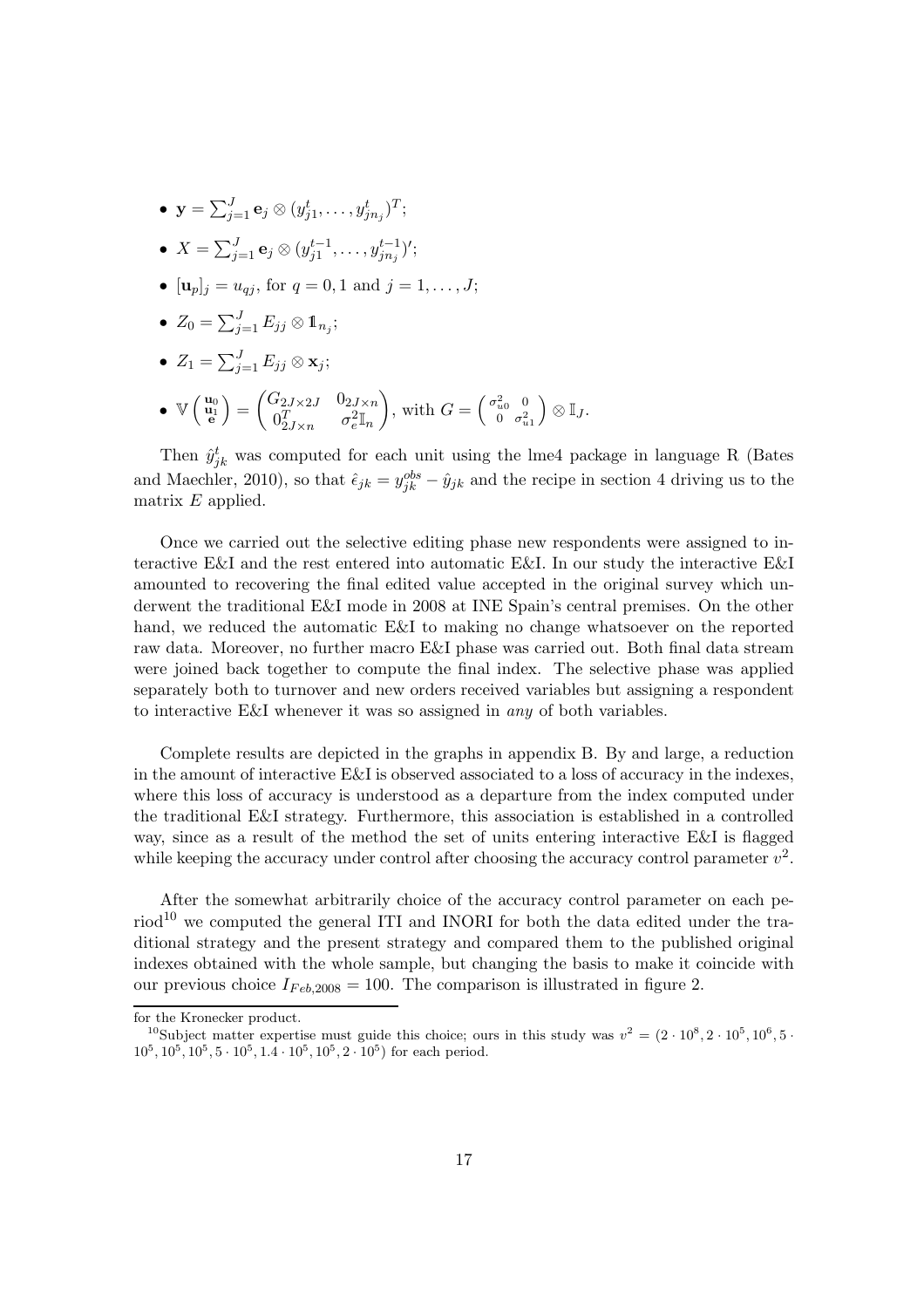

Figure 2: Comparison of ITI and INORI under traditional and selective editing.

# 7 Discussion

We discuss some relevant issues concerning this proposal both from the theoretical viewpoint and in the light of the preceding application.

18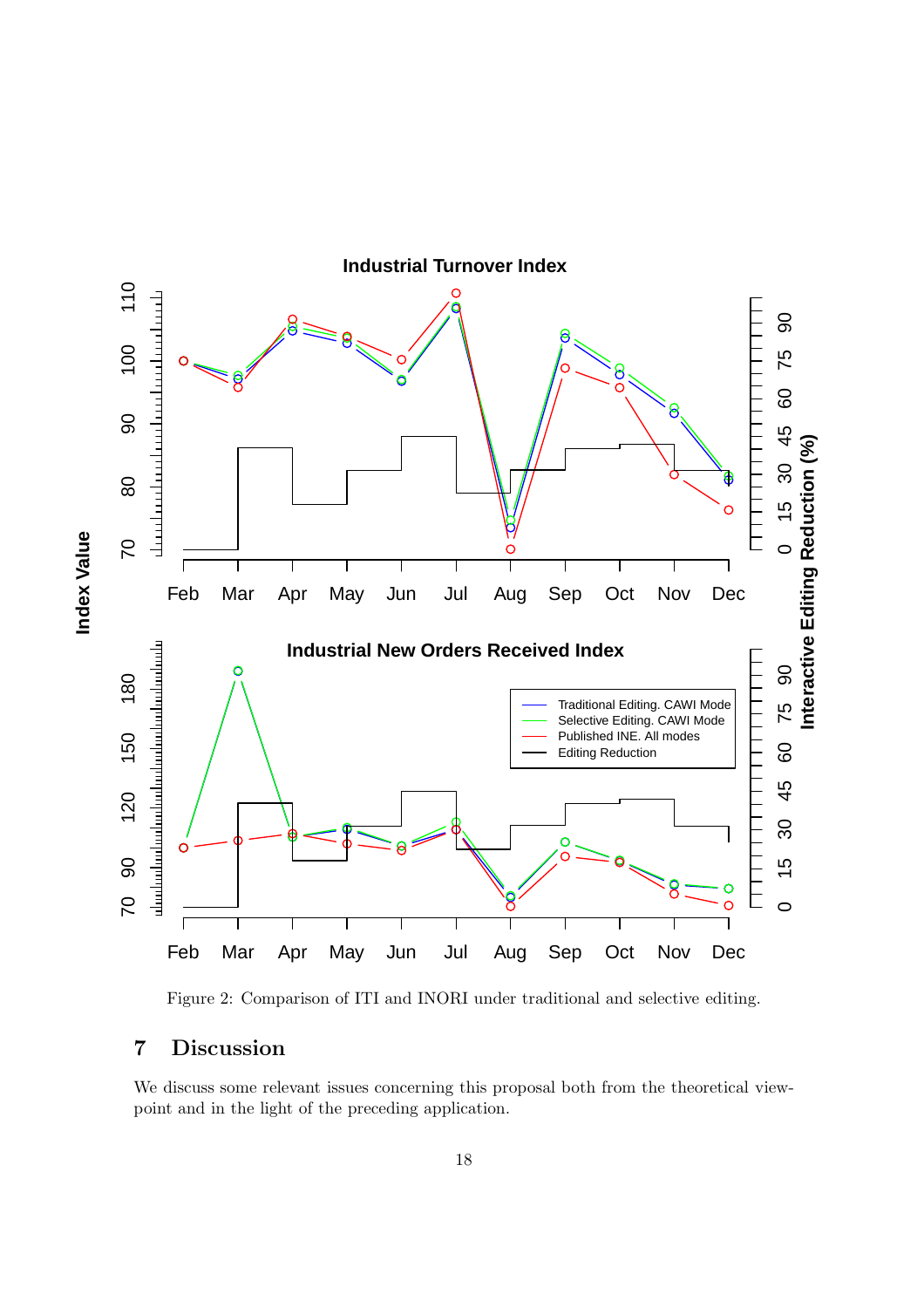#### 7.1 Theoretical considerations

Comparison with the general strategy in the literature.- The preceding approach to selective editing shows both similarities and differences with the four-element general strategy depicted in the introduction (Lawrence and McKenzie, 2000), which we comment in detail.

In first place, the role of the expected amended values is now played by the conditional moments  $\mu_{ks}$  and  $\sigma_{kls}$ . As in the original approach, the conditional moments should be chosen in line with the general editing model being used, they will usually rely on subject matter knowledge and they do not need to be accurate enough as to be used as imputed values. They provide the basis to establish a comparison of the relative importance, across units, of the errors to be edited and are obtained within an assumed linear mixed model.

Secondly, score functions are not used in this approach. This is an important difference. Score functions are used to provide a final ranking of respondents. Here this ranking is substituted by a direct determination of those units to be recontacted. Despite the fact that in both approaches a final subset of the sample  $s$  is obtained (mathematically indicated by  $r_s$ ), in the original scheme we also have information about which units show a greater incidence on the estimates, whereas in the optimization scheme we lack this. In contrast, in the former both local and the global score functions must be chosen, while in the latter this is not necessary. In our view this can be understood as an advantage since the intervention of the statistician is reduced in the survey estimates production. This is especially relevant in important large-scale surveys with far-reaching consequences, "where it seems desirable, to the extent feasible, to avoid estimates or inferences that need to be defended as judgments of the analysts conducting the survey" (Hansen et al. (1983), p. 785).

Finally, the role of cut-off scores is now played by the accuracy control parameters  $v_p^2$ ,  $p = 1, \ldots, P$ . The choice of these bounds, as with the cut-off scores, should be based on subject matter knowledge and should follow external considerations related to the accuracy of the survey estimates. In particular a thorough analysis like the one conducted in the preceding section using data from previous periods is highly recommended.

The role of the accuracy control parameters  $v_p^2$ , data imputation and variance **estimation.** By the choice of the name "accuracy control parameters" for  $v_p^2$  we do not intend to convey the idea that the final variance estimation is completely controlled by them. Let us remark clearly that we are only tackling with the error detection step in the selective editing phase of the E&I strategy. Once influential units entering interactive editing are identified, data imputation must be undergone and consequently variance estimation must take this whole process into account. In this sense the accuracy control parameters  $v_p^2$  are just a small part of the entire E&I strategy whose role in the variance estimation is left as future research.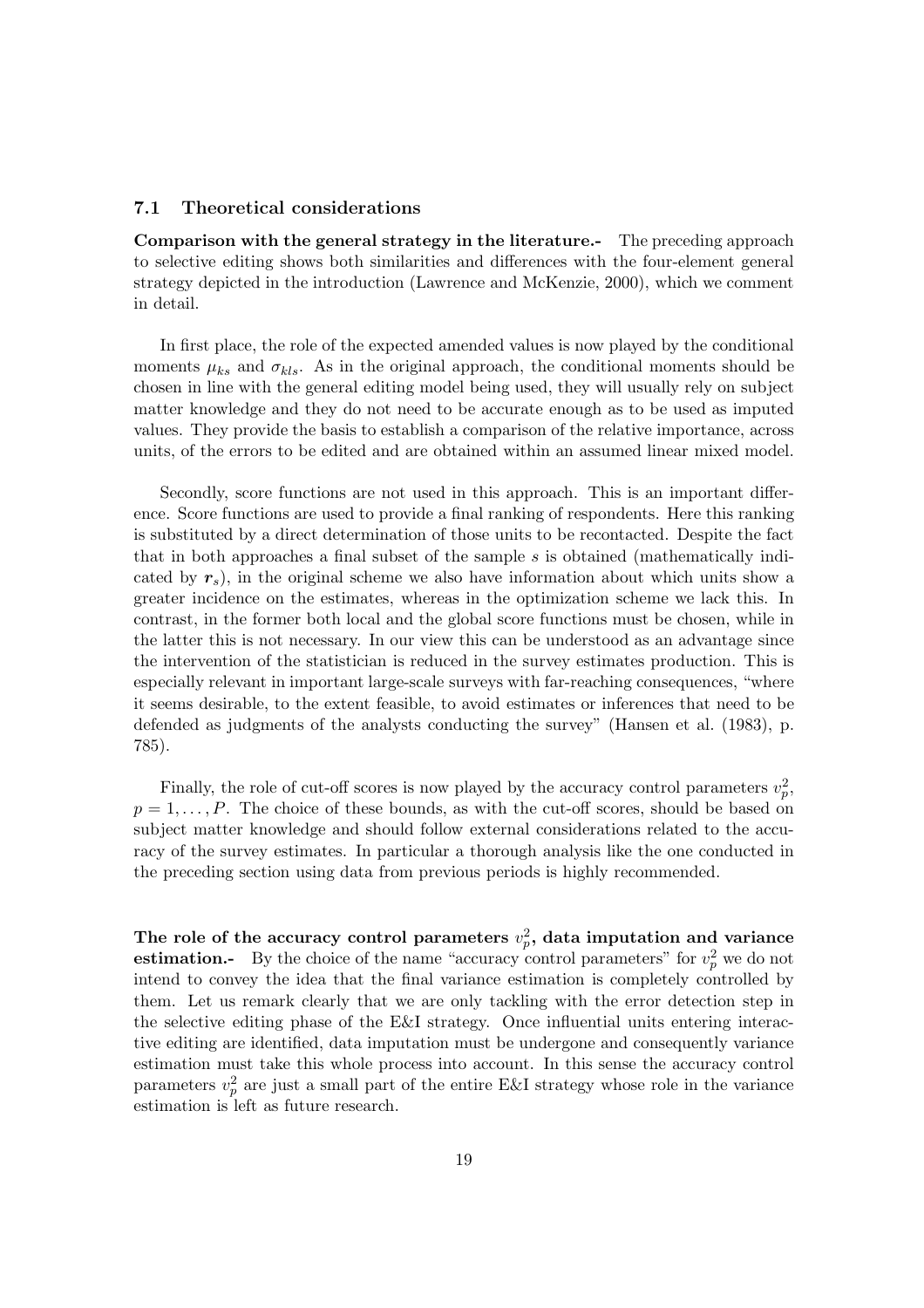Disaggregated estimates.- In nearly all official statistics, estimates are required to be published in disaggregated domains (size categories, classification branches, regional areas, etc.). In the preceding applications this disaggregation has not been carried out; only fully aggregated estimates have been considered. If we were to give disagreggated estimates, we would have to identify influential units at such a disagreggated level by splitting up the sample into the corresponding disjoint domains and perform the same preceding analysis in each one.

Multivariate generalization.- Nowadays every survey collects values of several variables. In this respect, two comments must be made. Firstly, the present proposal only considers univariate editing tasks, i.e. trivial questionnaires with only one item. This comes from the optimization problem (8), where the feasible region is determined accounting only for the accuracy control on one aggregate  $\hat{Y}$ . However in the application to the ITI and INORI surveys we have overcome this strict limitation by applying the selective editing proposal as many times as the number of items to be edited (two in our case). Then every questionnaire with a flagged item is set to enter interactive E&I. Being aware of the practical limitations of this approach we recognize the multivariate generalization of the algorithm as an open problem for future research, considering this proposed shortcut as an upper bound to the solution of the multivariate problem.

Secondly only linear estimators of the form  $\hat{Y} = \sum_{k \in s} \omega_{ks} y_k$  have been considered in the formulation of the optimization problem. This is another limitation, since, for example, ratio estimators like  $\hat{R} = \hat{Y}^{(1)}/\hat{Y}^{(2)}$ , where  $\hat{Y}^{(i)}$  are both estimators arising from data collected in the survey, although much used in practice, are ruled out. We propose another roundabout solution by considering separately the selective editing of  $\hat{Y}^{(1)}$  and  $\hat{Y}^{(2)}$ , making each unit k enter interactive E&I whenever it is flagged in any of both cases.

Algorithm efficiency.- Although a complexity analysis of the presented algorithm is beyond the scope of this paper, we point out that an efficiency gain would be obtained if we could enhance the initial binary vector choice step. Note that the step presented herein is not sensitive to the real parameter  $v^2$  when going from the upper bound obtained from the convexified problem to the binary initial vector. We claim that a more clever choice taking into account  $v^2$  will increase the efficiency of the algorithm rendering it more practical.

The model.- Our choice of the model, and in particular that of the exogenous variable  $x_k = y_k^{t-1}$ , seems to suggest that we are not actually exploiting cross-sectional auxiliary information, but longitudinal information. This is not the case. The landmark in the model is that the estimation/prediction of its coefficients arises from the relation of the exogenous variables to the endogenous ones all throughout the sample<sup>11</sup>. The time dependency of the endogenous variables is accesory: had we an alternative independent variable,

 $11$ In rigour, the subset of the sample not entering interactive E&I at the stage of construction of the model.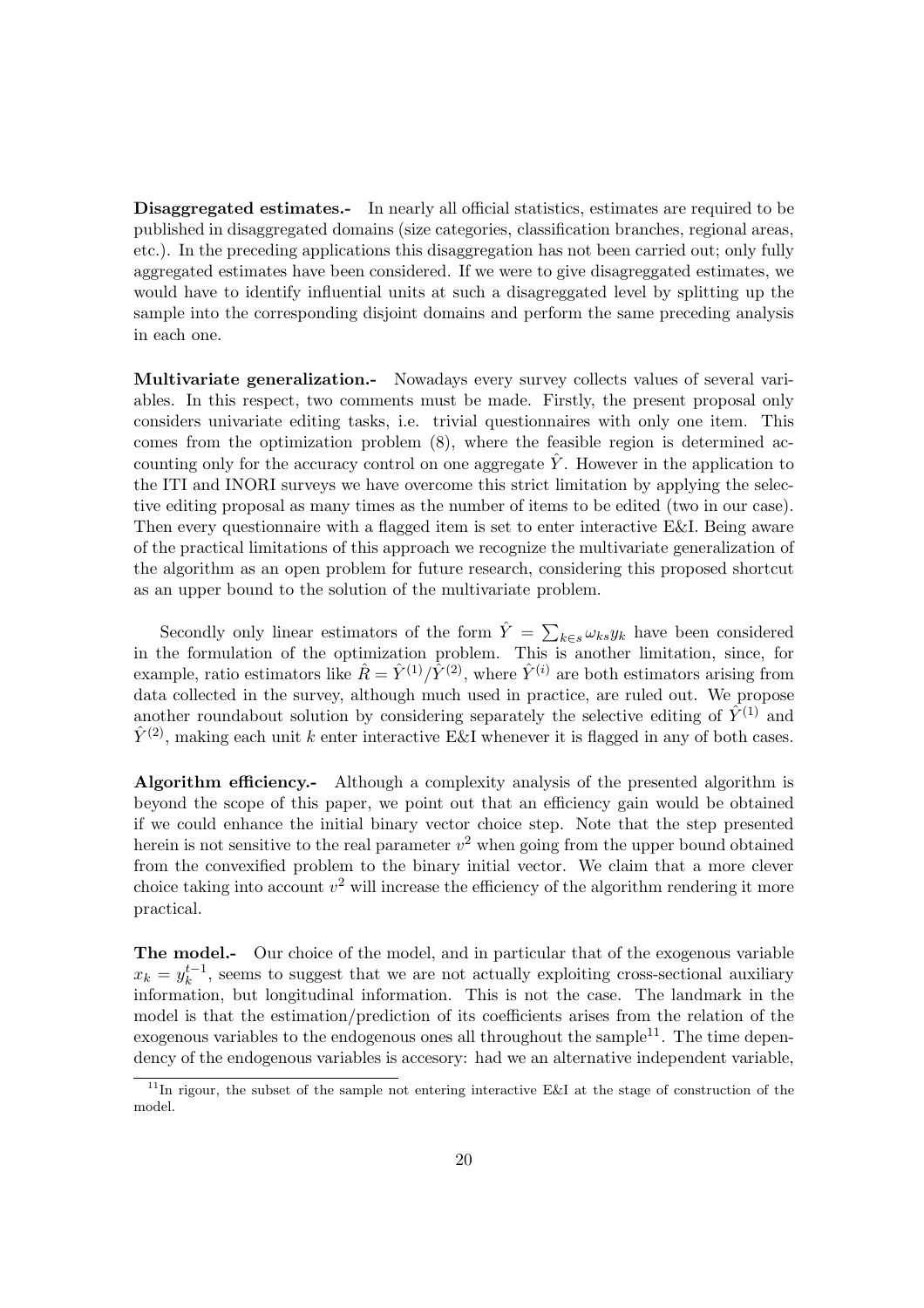we would have obtained a similar result. In our view, this poses two interesting features of the model we chose. On the one hand, the model is versatile because it does not depend on the particular meaning of the variables involved in these particular surveys and could be applied to other surveys with continuous variables. On the other hand, the model is very simple and could be sophisticated with more variables if necessary. Indeed, keeping the same simple structure, combination of changes referring to the branches and to the independent variables immediately makes the number of possibilities to explore proliferate.

Finally the role of the term  $e_{imjk}$  in model (6) as a mixture of the error due to the respondent and the residual of the model looks arguably suspicious. Indeed this is a delicate point since a poor model fitting could be wrongly understood as a measurement error possibly not being the case. The residual  $e_{imjk}$  carries both features: lack of model fitting and respondent error. Then it is compulsory for the model to be trustworhty enough as to avoid the misinterpretation of  $e_{imjk}$ . This is where the relaxation on the demand about the estimation of the moments  $\mu_{ks}$  and  $\sigma_{kls}$  within acceptable bounds fits in.

#### 7.2 Considerations in the light of the preceding application

In view of the results reported in the preceding section we can comment the following. Firstly we can observe a gradual stepwise variation in the index error as the accuracy control parameter  $v^2$  increases. This variation, in our view, shows two components: an increasing drift and a random element. The increasing drift reveals an intuitive fact: the lesser we edit, the greater the index error. On the other hand, the random element reflects mimetically the random nature of the effect of measurement errors on aggregates. Secondly, the number of units entering interactive E&I shows a clear monotically decreasing behaviour with respect to the accuracy control parameter  $v^2$ . This is also intuitive: the less accuracy demanded, the less number of units needed to enter interactive E&I.

Nonetheless we remark some relevant points. Firstly, despite choosing  $v^2 = 0$ , which presumably should drive us to no error in the index, this is not actually the case. The reason is that the index computation depends heavily on its value on the preceding period, which already contained the error resulting from any choice such that  $v^2 > 0$  on that period. Thus this choice should take this cumulative effect into account. Secondly a great departure from the published full-sample-based INORI is observed in March both for the traditional and selective editing strategies. This is an immediate consequence of the lack of a macroediting phase. This departure arises from the existence of a single respondent with a true outlier, meaning having the same variable value before and after the traditional editing strategy. This shows that this proposal is intended to be part of a whole strategy. Finally, some exceptions apparently appear in some months where the gradual stepwise drift is indeed decreasing. We believe that this is a consequence of a dominance of the random component over the gradual drift together with the cumulative error pointed out above, which entails a nonnegligible effect upon the initial error for  $v^2 = 0$ .

Finally, the reduction of interactive E&I is not especially significant with those values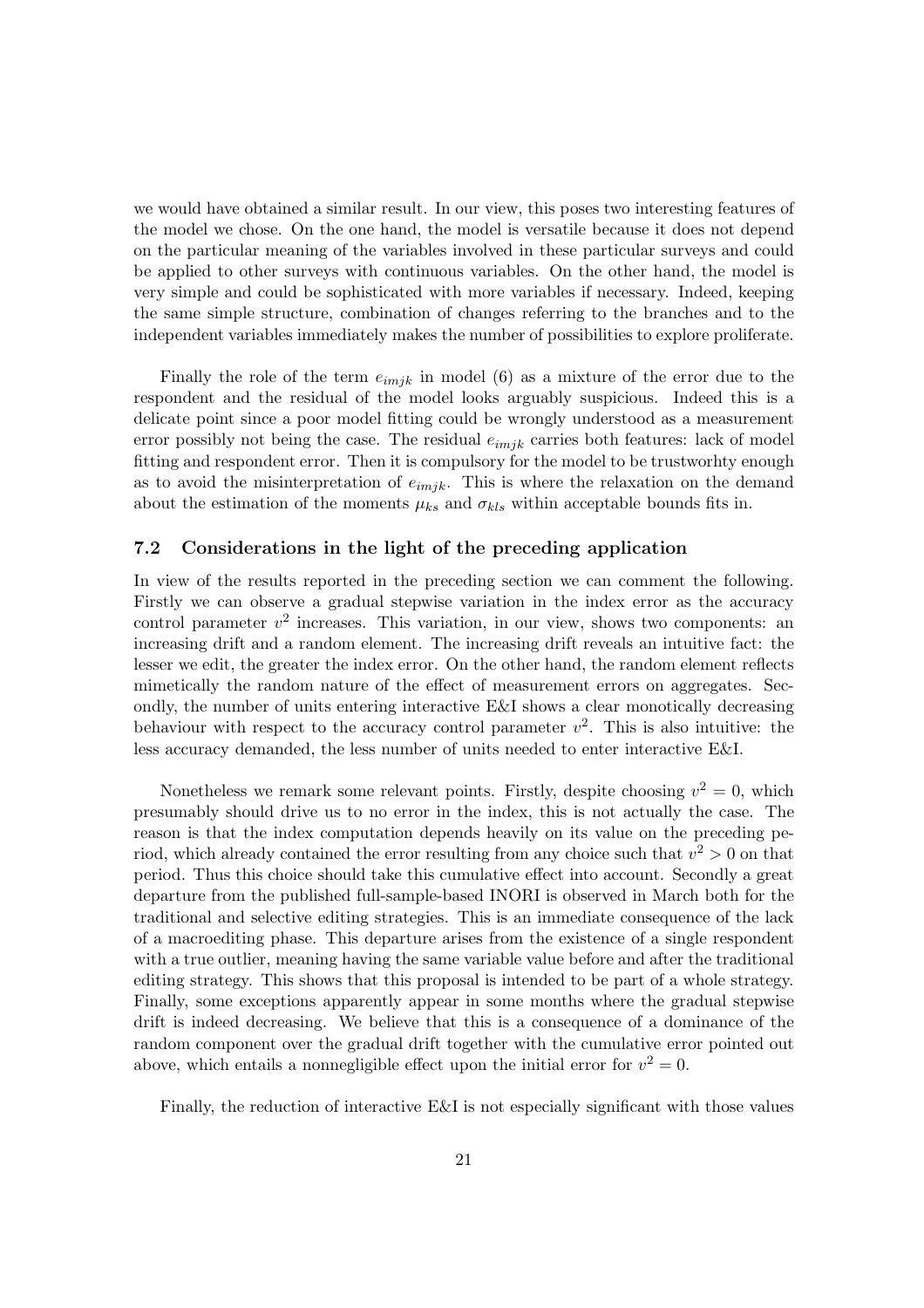of  $v^2$  chosen in our analysis (see figure 2). However judging from the closeness between the indexes under the traditional and the selective editing strategies, we believe that other choices of  $v^2$  on each month would entail a higher interactive editing reduction keeping the indexes within an acceptable margin of error. This is obviously under the survey conductors' judgment.

### 8 Conclusions

We have proposed to formulate the selective editing stage of an E&I strategy as a combinatorial optimization problem by defining a binary variable  $r_{ks} \in \{0,1\}$  for each unit k in the sample s denoting whether it must undergo interactive editing  $(r_k = 0)$  or automatic editing  $(r_k = 1)$ . After modelling for each variable of interest  $y^{(p)}$  the so-called *editing bias* and editing variance estimators  $\widehat{\mathbb{B}}_s^{\text{ed}} = \sum_{k \in s} \omega_{ks} r_{ks} \mu_{ks}$  and  $\widehat{\mathbb{V}}_s^{\text{ed}} = \sum_{k \in s} \sum_{l \in s} \omega_{ks} \omega_{ls} r_{ks} r_{ls} \sigma_{kls}$ , respectively, where  $\omega_{ks}$  is the sampling weight for unit k,  $\mu_{ks}$  is the expected value of the random measurement error  $\epsilon_k$  of unit k and  $\sigma_{kls}$  the covariance of this error of both units  $k$  and  $l$ , the problem reads

$$
\max \sum_{k \in s} r_{ks}
$$
\nsuch that

\n
$$
\widehat{\widehat{V}}_s^{(p) \text{ed}} + \left(\widehat{\widehat{B}}_s^{(p) \text{ed}}\right)^2 \leq v_p^2 \qquad p = 1, \dots, P
$$
\n
$$
r_{ks} \in \{0, 1\} \qquad k = 1, \dots, n_s.
$$

The notation  $V$  $(p)$ ed  $s \qquad \text{and} \quad \mathbb{B}$  $(p)$ ed s reflects that  $\mu_{ks}$  and  $\sigma_{kls}$  must be substituted by their modelled counterparts. This is undergone using a linear mixed model, where crosssectional auxiliary information is incorporated. Here only the univariate version  $(P = 1)$ has been tackled, giving a detailed algorithm for its solution. We have proposed a roundabout solution to this limitation by suggesting to apply the univariate algorithm to each of the involved variables.

We have applied the proposal to the Spanish industrial turnover index and industrial new orders received index surveys. As a general result we have obtained a reduction of the amount of interactive editing (hence of editing resources) controllably impinging upon the accuracy of the resulting indexes.

As potential advantages of this approach to selective editing, we can state that the selection of units for interactive editing is simply based upon editing resources reduction and estimates accuracy control and that the survey conductors' intervention in the production process is reduced with respect to more traditional approaches. On the contrary, we lose the ordering of all sampled units according to a global score as in traditional methods. This obliges us to solve the optimization problem for each choice of the accuracy control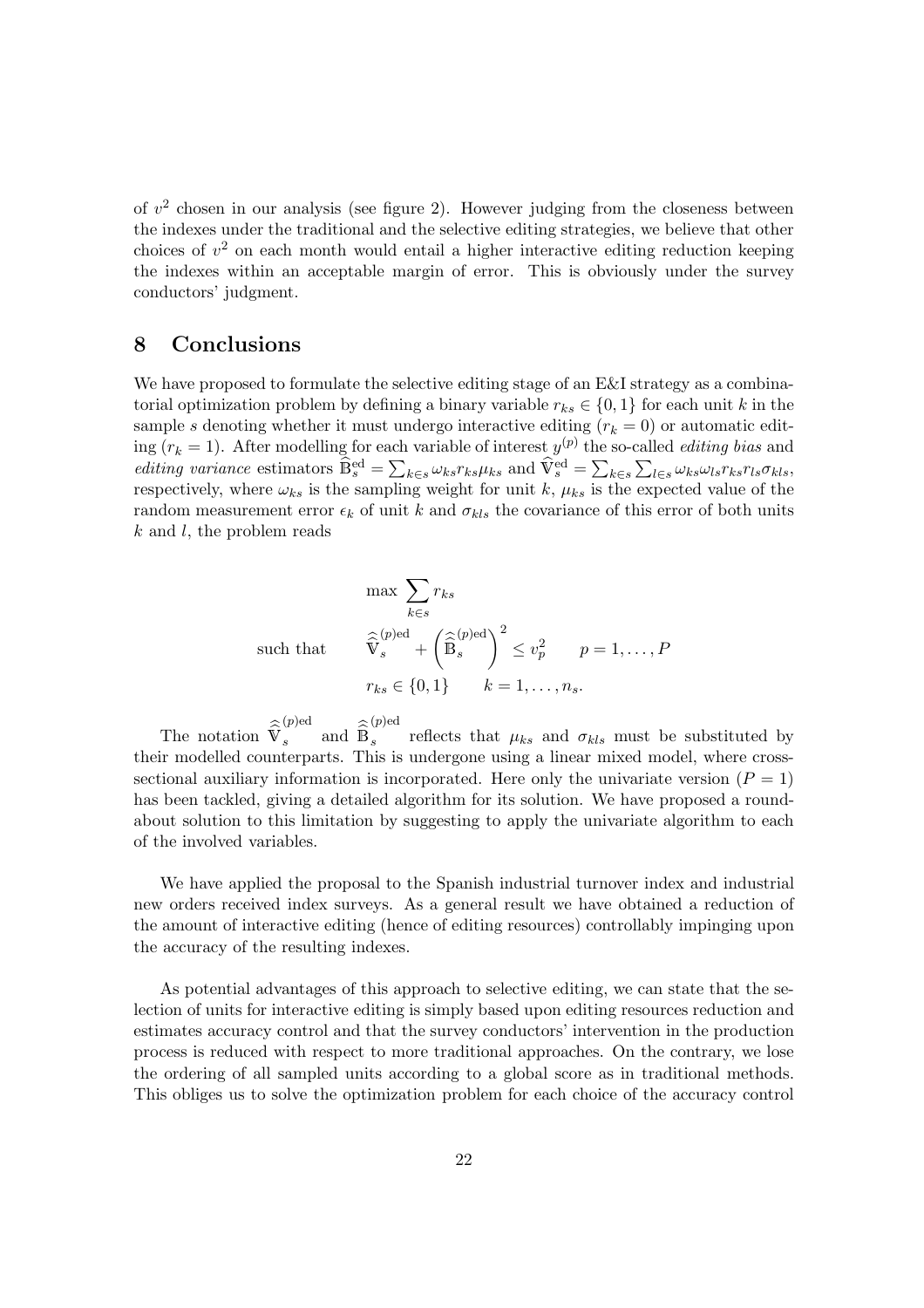parameter  $v^2$ .

Several questions keep naturally open. Firstly, a generalization of this formulation is desirable providing a general algorithm to find a solution to the multivariate problem (3) and a treatment of nonlinear estimators  $\hat{\theta} = g(\hat{Y}^{(1)}, \dots, \hat{Y}^{(P)})$ . Secondly, once the E&I strategy is completed with a carefully chosen imputation scheme, a further analysis must be undertaken relating the accuracy control parameter  $v^2$  and the estimation of the variance of the final estimate under the whole E&I process. Finally, the use of linear mixed models makes us cherish the hope that arguably a more general formulation of the problem giving room for generalized linear mixed models can pave the way for carrying out selective editing on qualitative variables. All these are left for future research.

## A The complete algorithm

This is the pseudocode in mathematical style of the complete algorithm to solve the univariate combinatorial problem (8).

#### Complete Algorithm

$$
z := OT1;
$$
  
\n
$$
J_0 := \{i \in I : D_{ii} = 0\};
$$
  
\n
$$
J_1 := I - J_1;
$$
  
\n
$$
z_0 := [z_i]_{i \in J_0};
$$
  
\n
$$
z_1 := [z_i]_{i \in J_1};
$$
  
\n
$$
D_1 := \text{diag}\{d_i\}_{i \in J_1};
$$
  
\n
$$
s_0^* := \text{argmax}_{0 \le s_0 \le z_0} z_0^T s_0;
$$
  
\n
$$
s_1^* := \text{argmax}_{s_1^T D_1 s_1 \le v^2} z_1^T s_1;
$$
  
\n
$$
n_1 := \{z_0^T s_0^* + z_1^T s_1^* \};
$$
  
\n
$$
I_1 := \{i \in I : d_i \le \overline{\text{diag}(D)}_{n_1}\};
$$
  
\n
$$
I_0 := I - I_1;
$$
  
\n
$$
\Delta_{act} := \sum_{i \in I_1} \sum_{j \in I_1} B_{ij} - v^2;
$$
  
\n
$$
i^* := \text{argmax}_{i \in I_1} \left\{ 2 \sum_{k \in I_1} B_{ki} - B_{ii} \right\};
$$
  
\n
$$
j^* := \text{argmin}_{j \in I_0} \left\{ 2 \sum_{k \in I_1 - \{i^*\}} B_{kj} + B_{jj} \right\};
$$
  
\n
$$
\Delta_{pre} := \Delta_{act};
$$
  
\n
$$
I_1^{(pre)} := I_1;
$$
  
\n
$$
I_0^{(pre)} := I - I_1;
$$
  
\n
$$
I_1 := (I_1 - \{i^*\}) \cup \{j^*\};
$$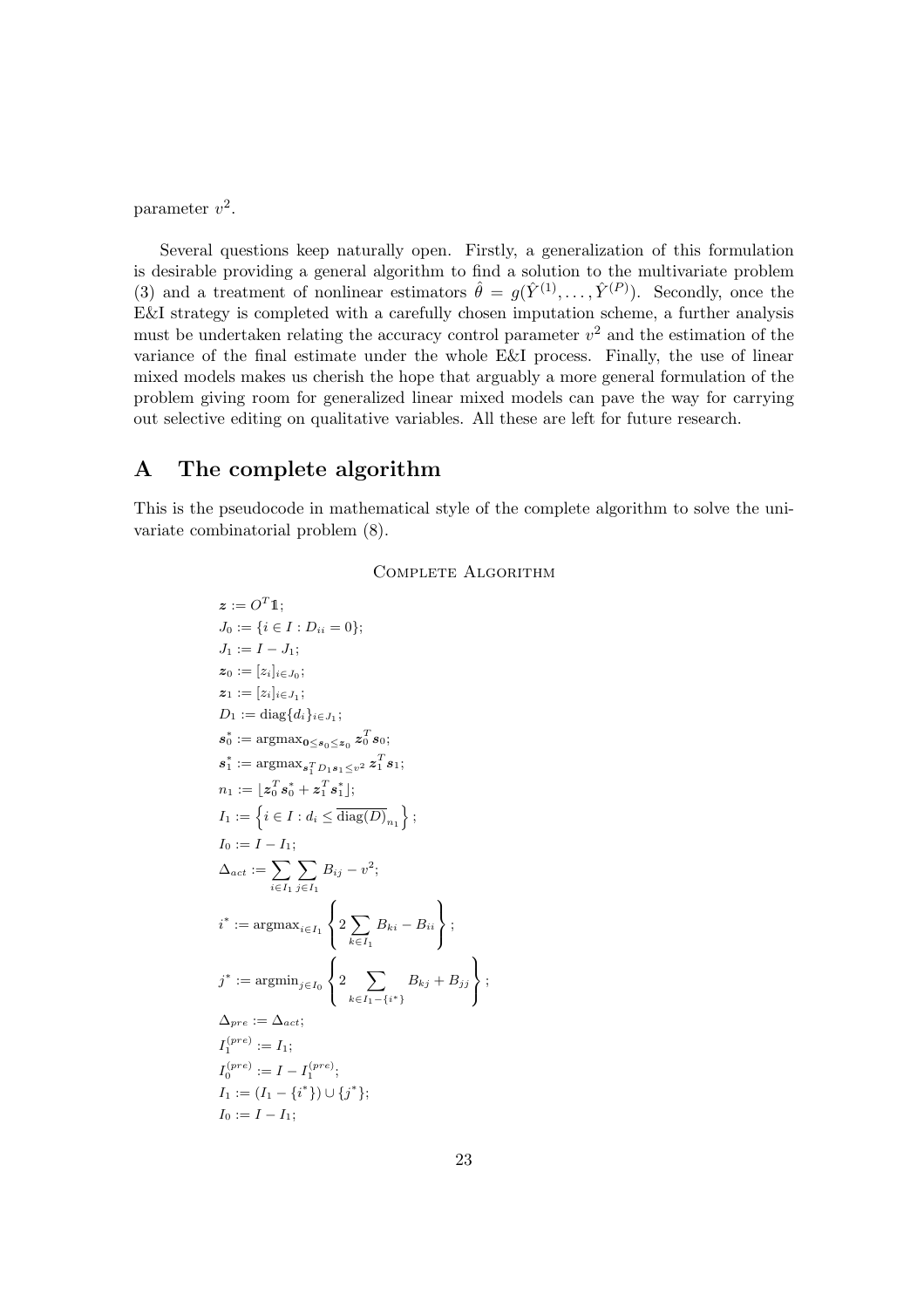$\Delta_{act} := \sum$  $i \in I_1$  $\overline{\phantom{0}}$  $j \in I_1$  $B_{ij} - v^2;$ WHILE  $\Delta_{pre} > \Delta_{act}$ 

Do 
$$
i^* := \operatorname{argmax}_{i \in I_1} \left\{ 2 \sum_{k \in I_1} B_{ki} - B_{ii} \right\};
$$
  
\n $j^* := \operatorname{argmin}_{j \in I_0} \left\{ 2 \sum_{k \in I_1 - \{i^*\}} B_{kj} + B_{jj} \right\};$   
\n $I_1^{(pre)} := I_1;$   
\n $I_1 := (I_1 - \{i^*\}) \cup \{j^*\};$   
\n $I_0^{(pre)} := I - I_1^{(pre)};$   
\n $I_0 := I - I_1;$   
\nIF  $\Delta_{act} \leq 0$  THEN RETURN  $r_i^* = \begin{cases} 1 & i \in I_1 \\ 0 & i \in I_0 \end{cases};$   
\n $\Delta_{pre} := \Delta_{act};$   
\n $\Delta_{act} := \sum_{i \in I_1} \sum_{j \in I_1} B_{ij} - v^2;$ 

ENDWHILE ;

$$
I_1 := I_1^{(pre)};
$$
  
\n
$$
I_0 := I_0^{(pre)};
$$
  
\n
$$
\text{WHILE } \Delta_{act} := \sum_{i \in I_1} \sum_{j \in I_1} B_{ij} - v^2 > 0
$$
  
\n
$$
\text{DO} \qquad i^* := \operatorname{argmax}_{i \in I_1} \left\{ 2 \sum_{k \in I_1} B_{ki} - B_{ii} \right\};
$$
  
\n
$$
I_1 := I_1 - \{i^*\};
$$
  
\n
$$
I_0 := I - I_1;
$$
  
\n
$$
\Delta_{act} := \sum_{i \in I_1} \sum_{j \in I_1} B_{ij} - v^2;
$$

EndWhile ;

RETURN  $r_i^* = \begin{cases} 1 & i \in I_1 \\ 0 & i \in I_2 \end{cases}$  $\begin{array}{ccc} 1 & i \in I_1 \\ 0 & i \in I_0 \end{array}$ .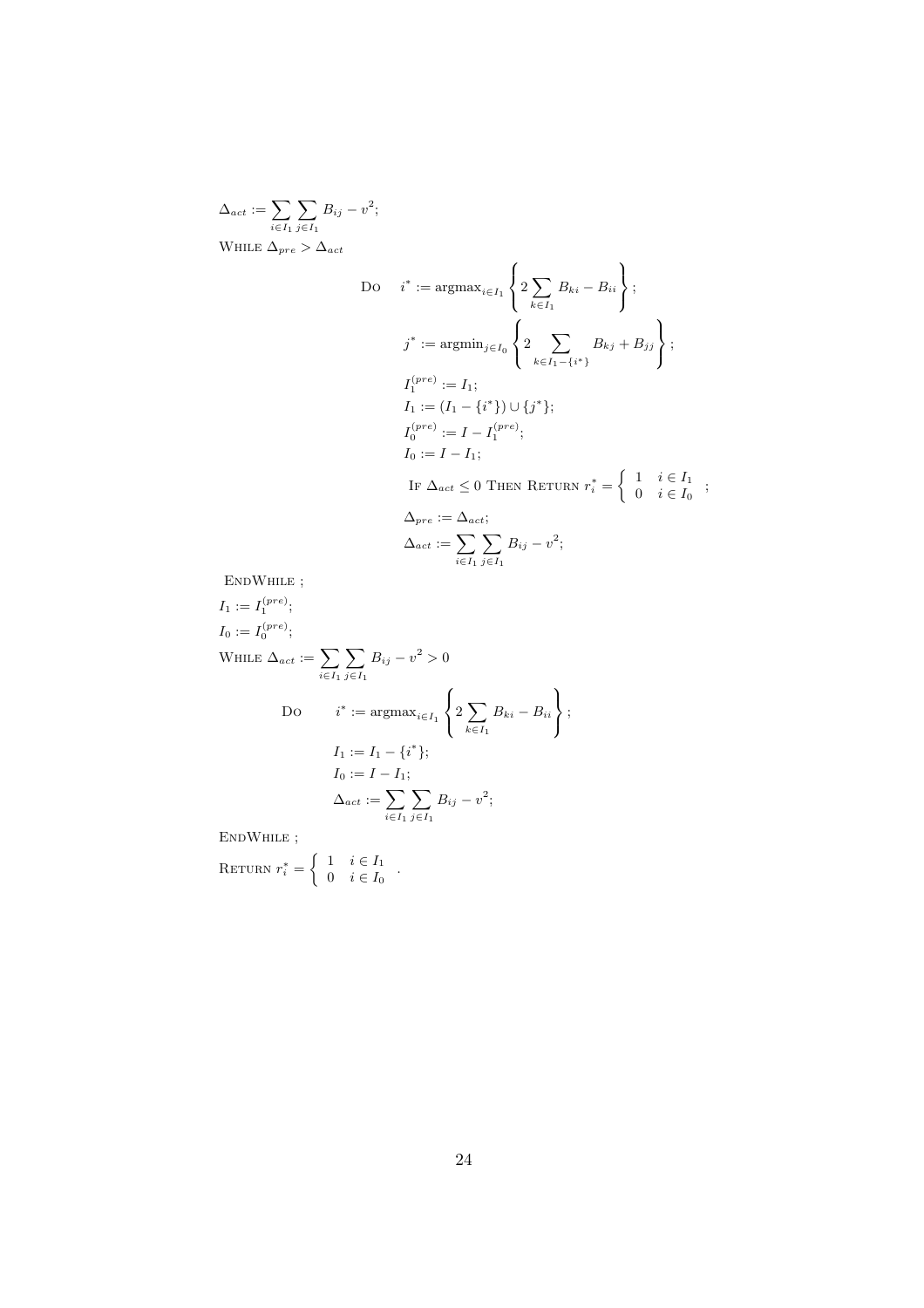# B Graphs

This appendix gathers all graphs resulting from the application of the selective editing proposal to both the industrial turnover index and industrial new orders received index on each month from March, 2008 to December, 2008 (see text for details).



**March, 2008**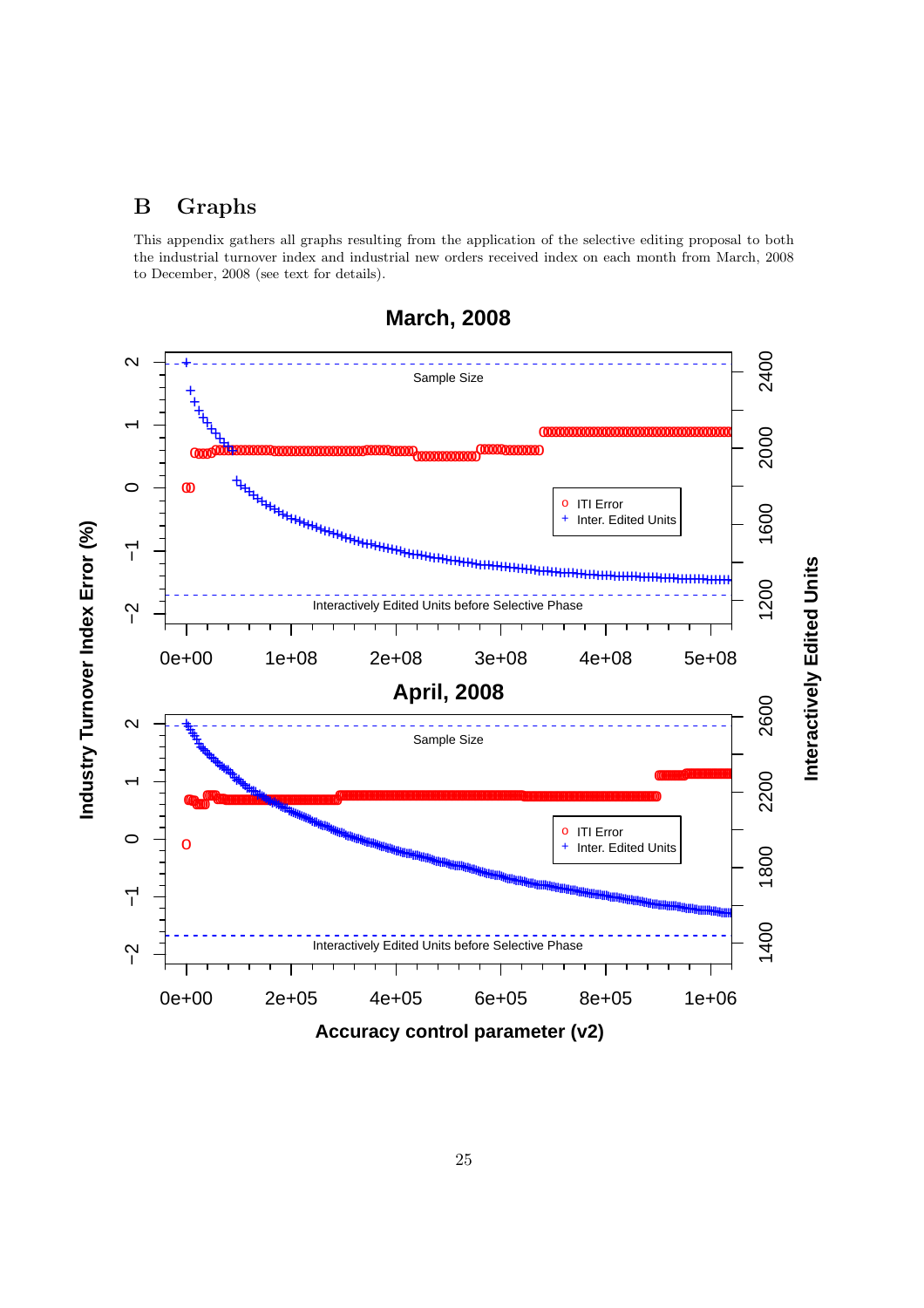**May, 2008**

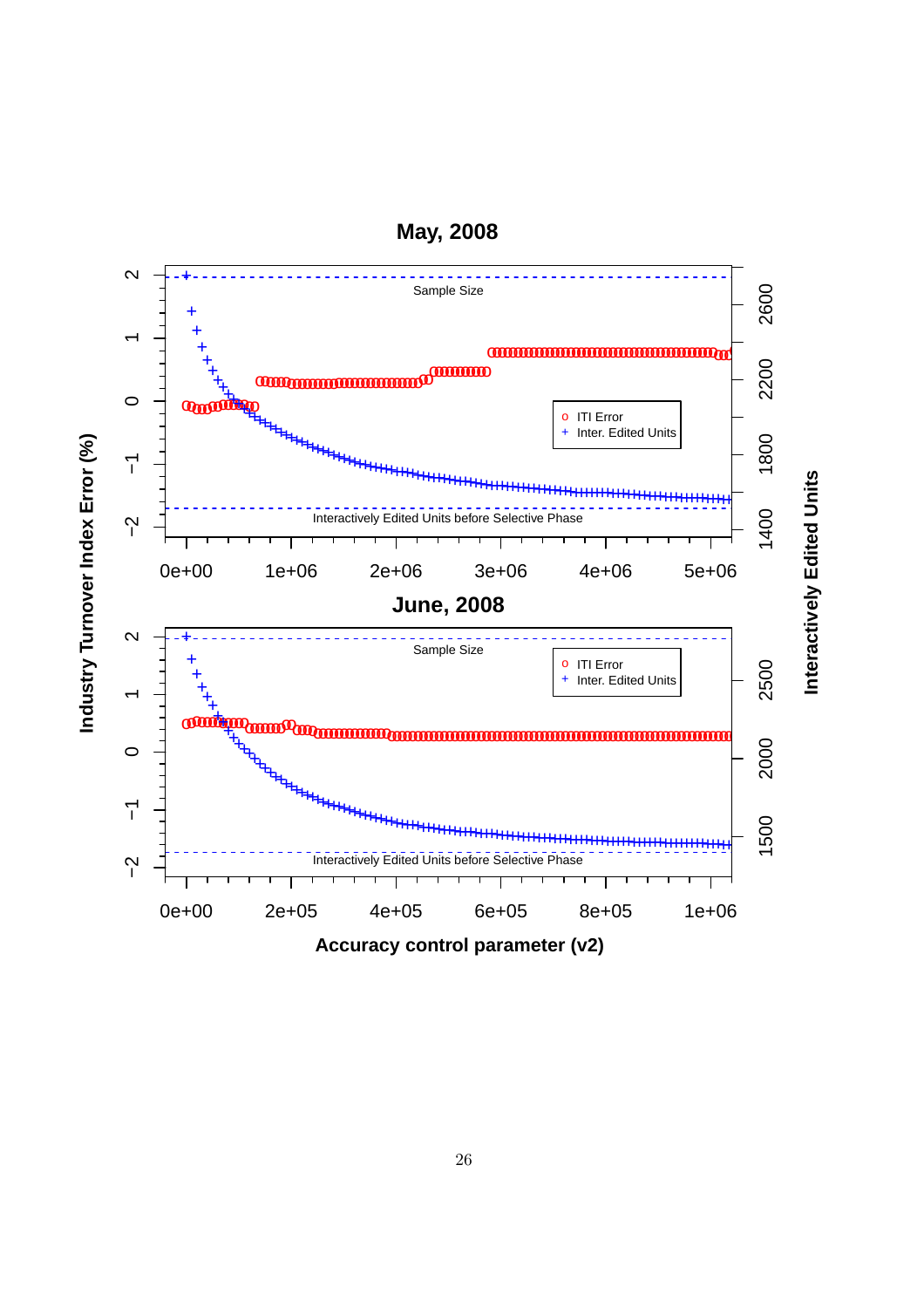**July, 2008**

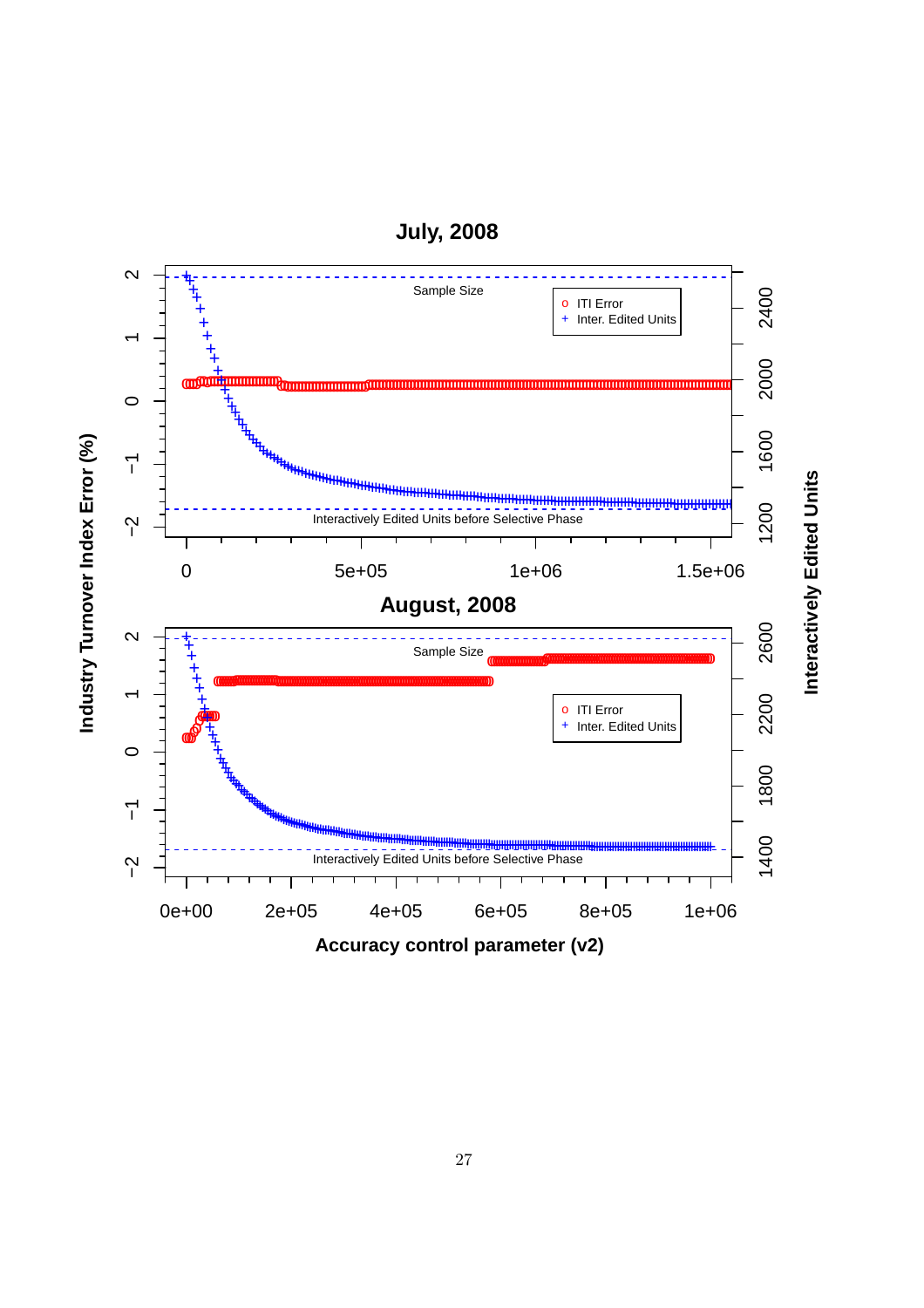# **September, 2008**

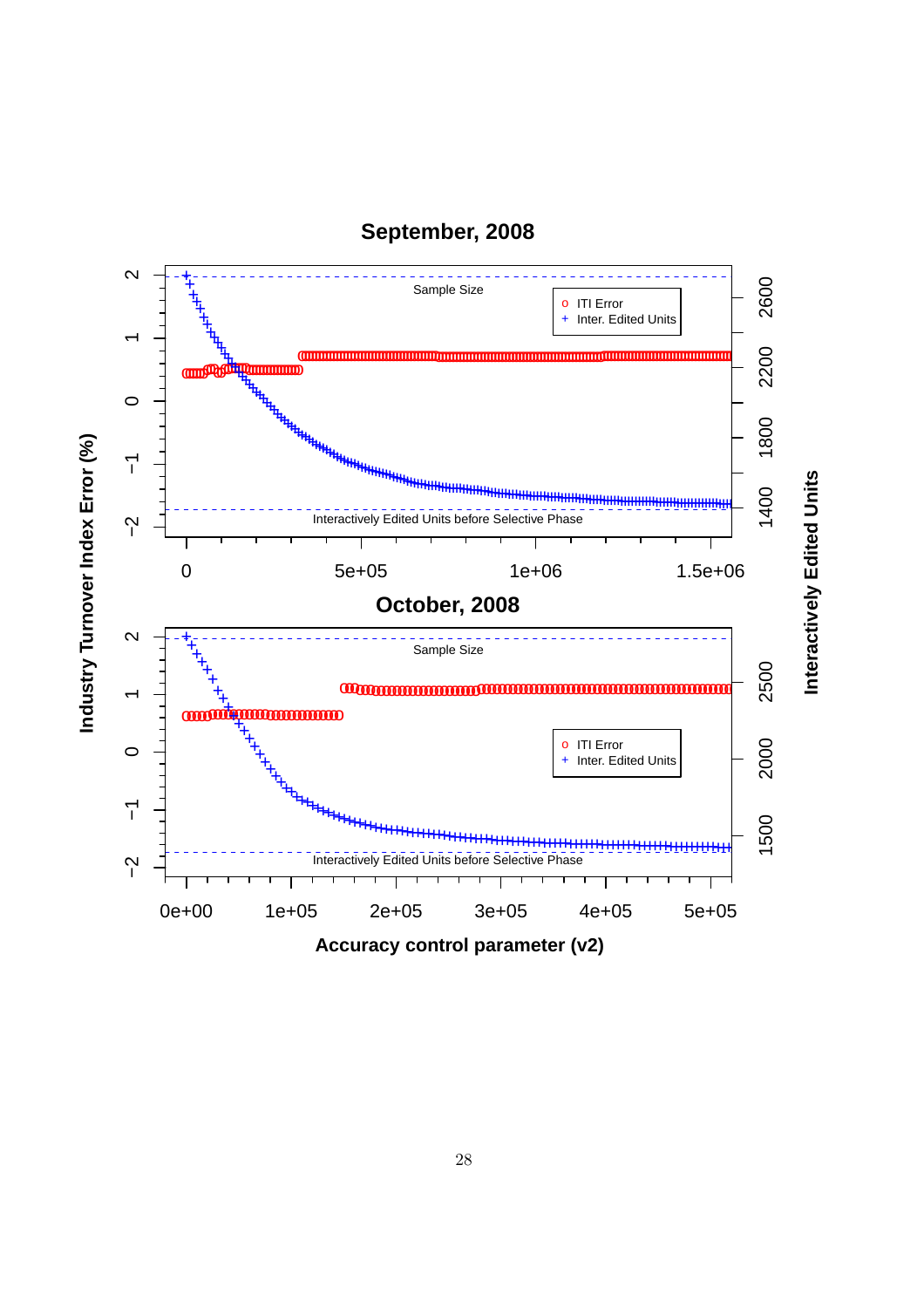# **November, 2008**

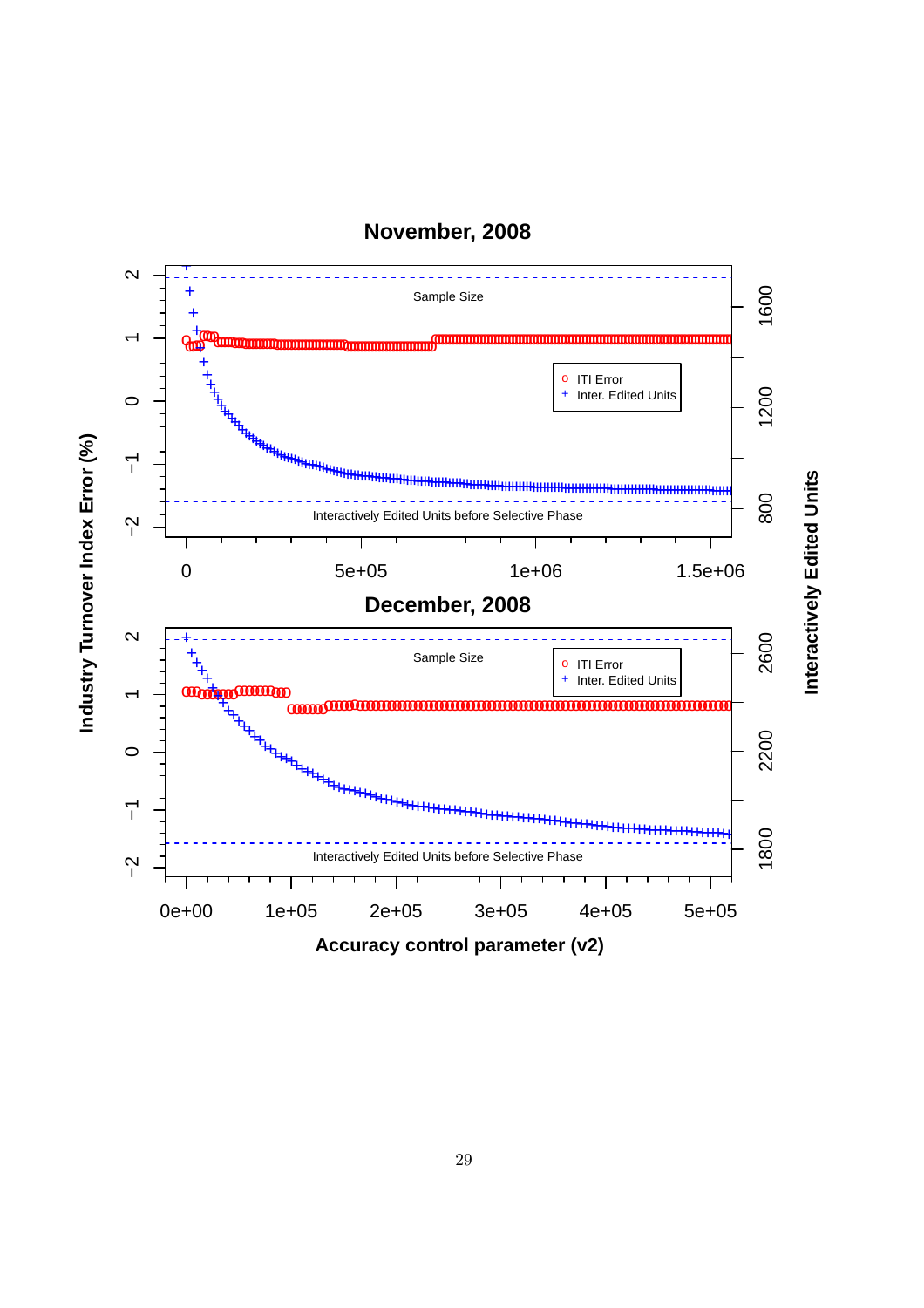

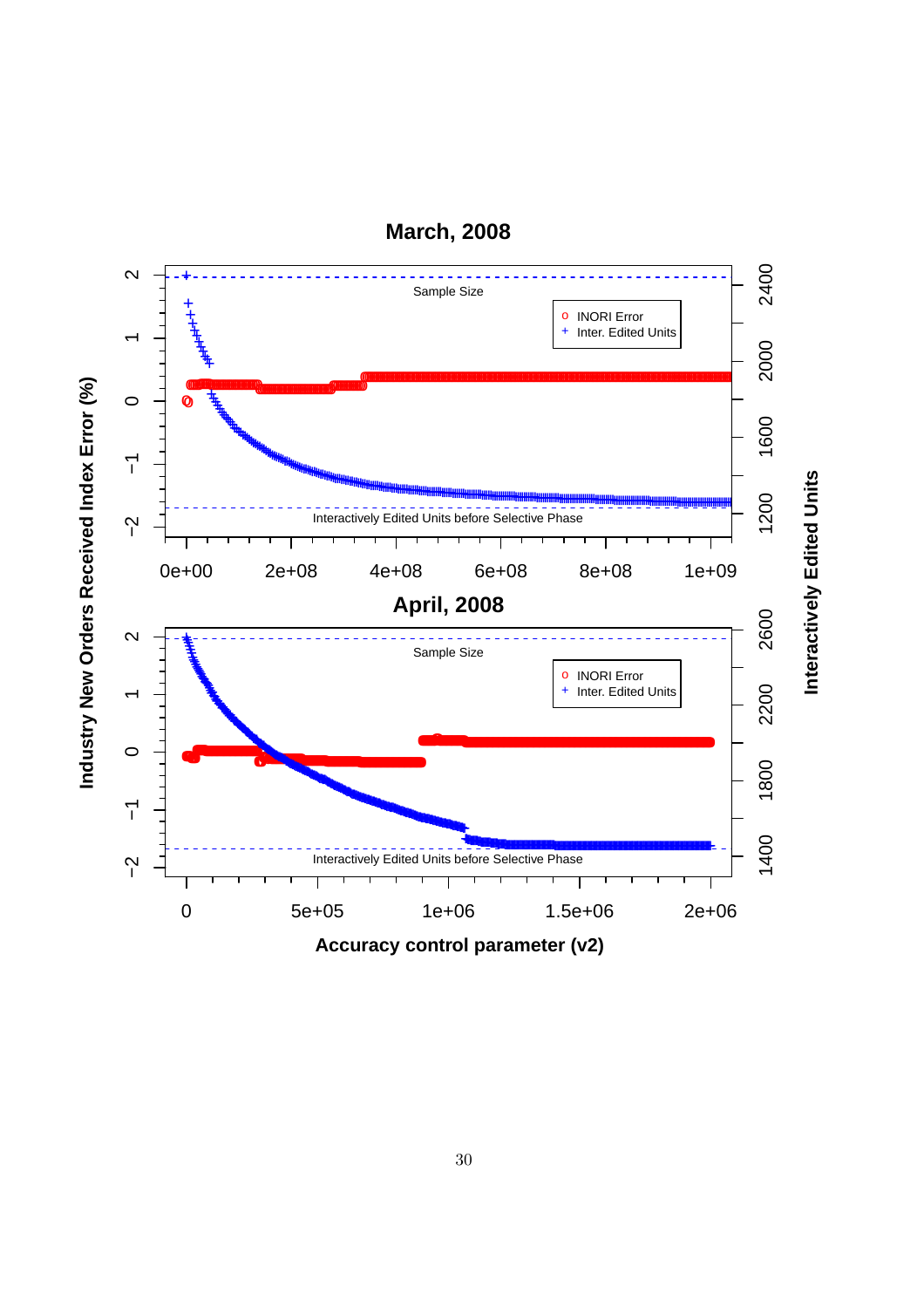

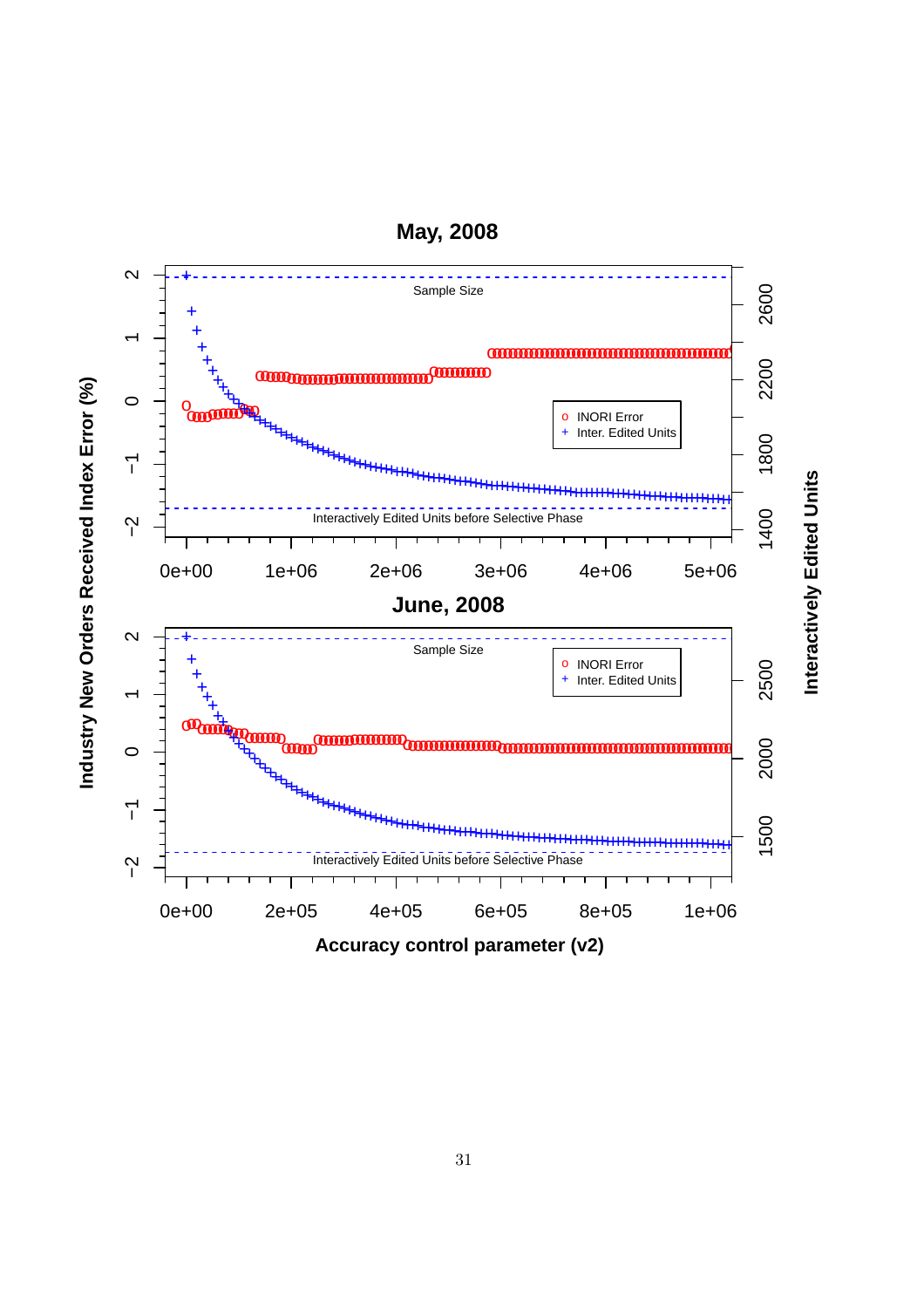**July, 2008**



32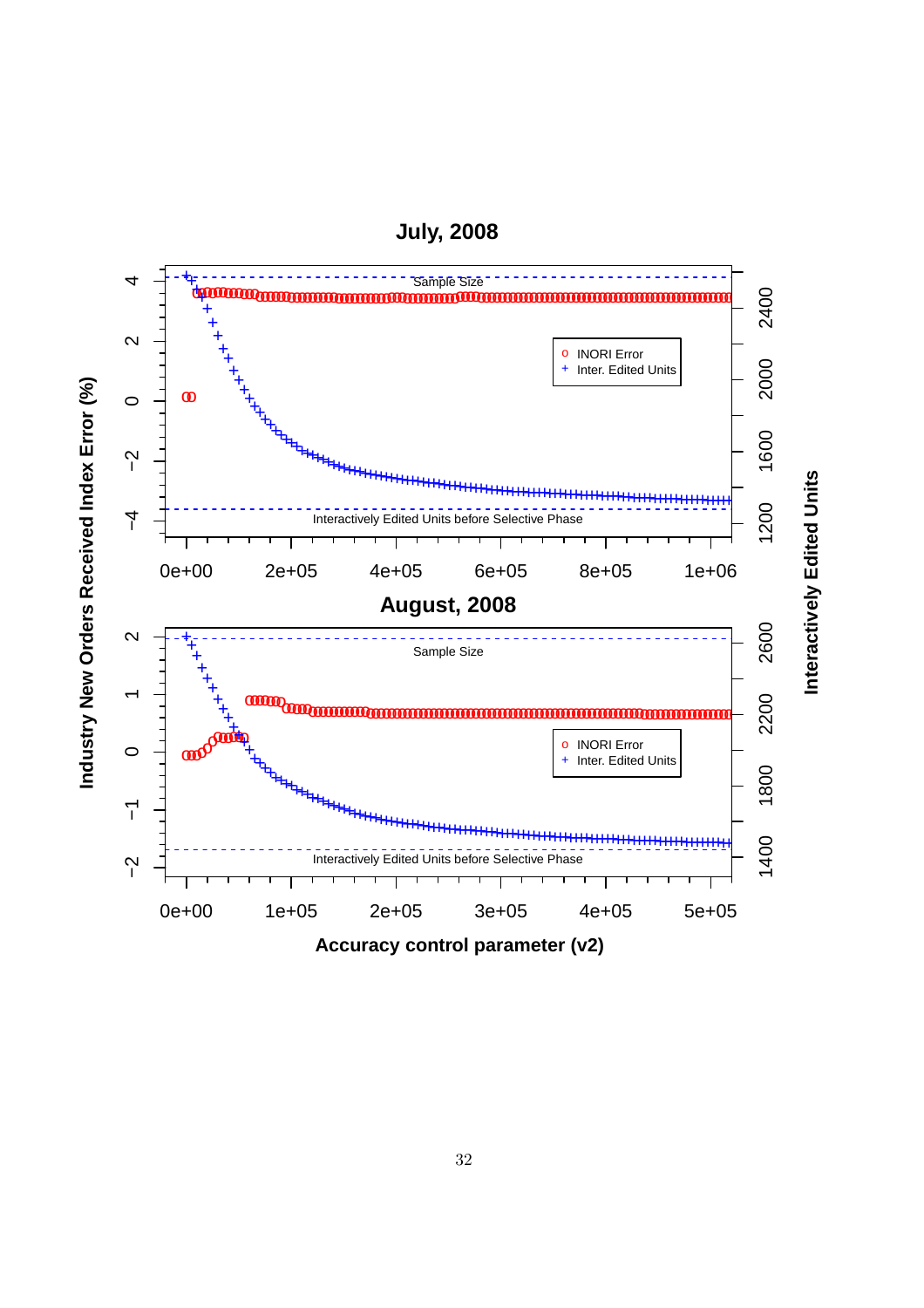# **September, 2008**

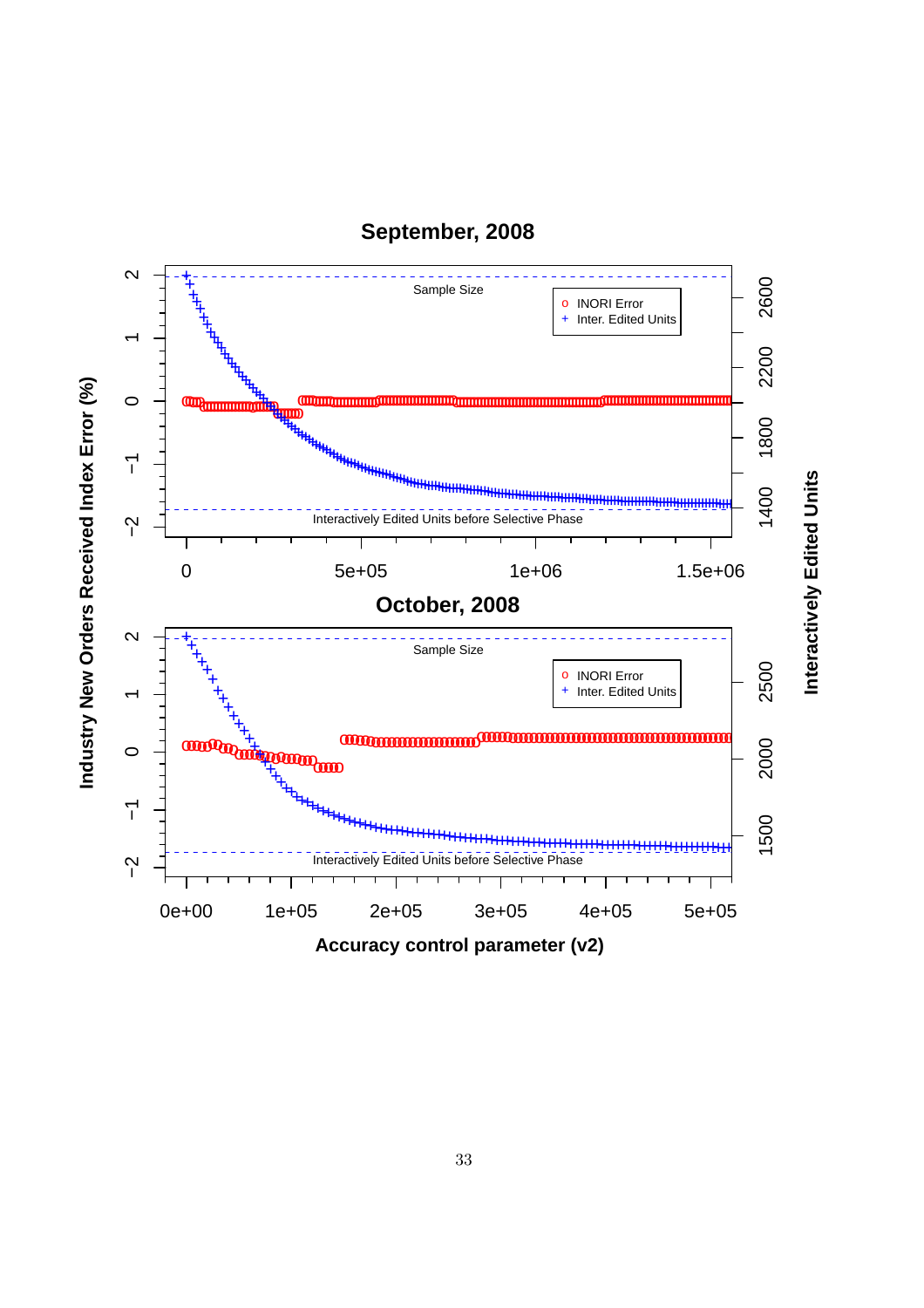# **November, 2008**

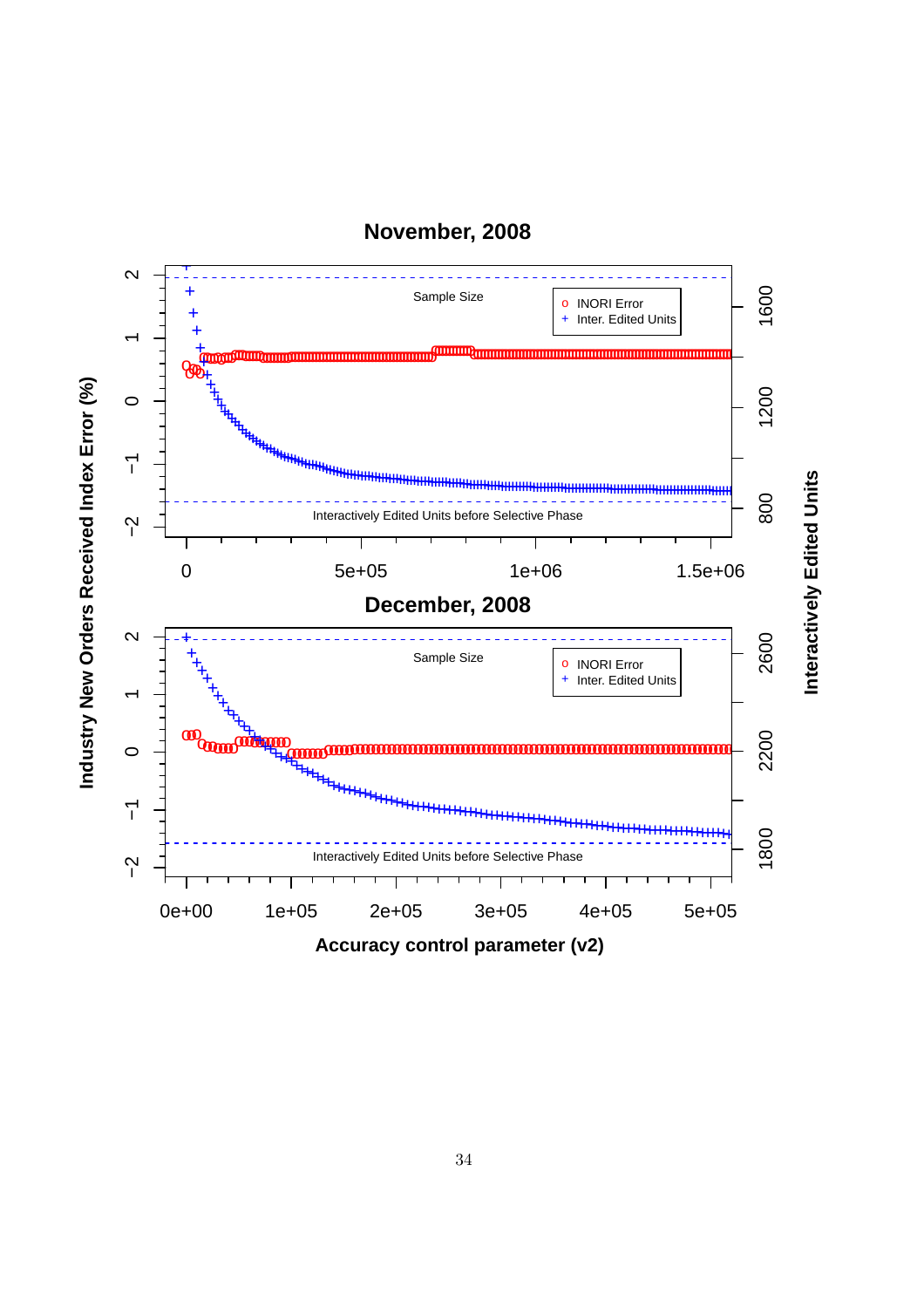## Acknowledgments

The author is deeply indebted to I. Arbués for all his comments throughout the execution of this work. I also thank Carlos Pérez and Monserrat Herrador for their invaluable suggestions.

### References

- I. Arbués, M. González, and P. Revilla (2009). La depuración selectiva como un problema de optimización estocástica. *Boletín de Estadística e Investigación Operativa*, 25, 32-41.
- I. Arbu´es, M. Gonz´alez, and P. Revilla (2010). A class of stochastic optimization problems with application to selective data editing. *Optimization*, published online on Feb 4, 2010.
- D. Bates and M. Maechler (2010). *lme4: Linear mixed-effects models using S4 classes*. http://CRAN.R-project.org/package=lme4. R package version 0.999375-36.
- J.E. Beasley, ed. (1996). *Advances in linear and integer programming*. Oxford Science Publications, Oxford.
- P.P. Biemer and L.E. Lyberg (2003). *Introduction to survey quality*. Wiley, New York.
- W.G. Cochran (1977). *Sampling Techniques*, 3rd edition. Wiley, New York.
- T. de Waal (2008). An overview of statistical data editing. Discussion paper (08018), Statisics Netherlands.
- T. de Waal (2009). *Statistical data editing*, in D. Pfefferman and C.F. Rao, eds. (2009), *Sample Surveys: Design, Methods and Applications*, North Holland, Amsterdam.
- W.E. Deming (1950). *Some theory of sampling*. Wiley, New York.
- J.-D. Deville and Y. Till´e (2005). Variance approximation under balanced sampling. *Journal of Statistical Planning and Inference*, 128, 569–591.
- EDIMBUS (2007). *Recommended practices for editing and imputation in cross-sectional business surveys*. ISTAT, CBS, SFSO, EUROSTAT, 2007. http://epp.eurostat.ec.europa.eu/portal/page/portal/quality/documents/RPM EDIMBUS.pdf.
- Eurostat (2008). Statistical classification of economic activities in the European Community, rev. 2. http://ec.europa.eu/eurostat/ramon/nomenclatures/index.cfm?TargetUrl= LST NOM DTL&StrNom=NACE REV2&StrLanguageCode=EN&IntPcKey=&StrLayoutCode=HIERARCHIC.
- L. Granquist (1997). On the current best methods document: edit efficiciently. *UN/ECE Work Session on Statistical Data Editing*, W.P. No. 30.
- L. Granquist and J.G. Kovar (1997). *Editing of survey data: how much is enough?*, in L.E. Lyberg *et al.*, eds. (1997), *Survey Measurement and Process Quality*. Wiley, New York.
- R.M. Groves (1989). *Survey errors and survey costs*. Wiley, New York.
- M.H. Hansen, W.G. Madow, and B.J. Tepping (1983). An evaluation of model-dependent and probability sampling inferences in sample surveys. *Journal of the American Statistical Association*, 78, 776–793.
- D. Hedlin (2003). Score functions to reduce business survey editing at the U.K. Office for National Statistics. *Journal of Official Statistics*, 19, 177–199.
- D. Hedlin (2008). Local and global score functions in selective editing. *UN/ECE Work Session on Statistical Data Editing*, W.P. 31, 1–8.